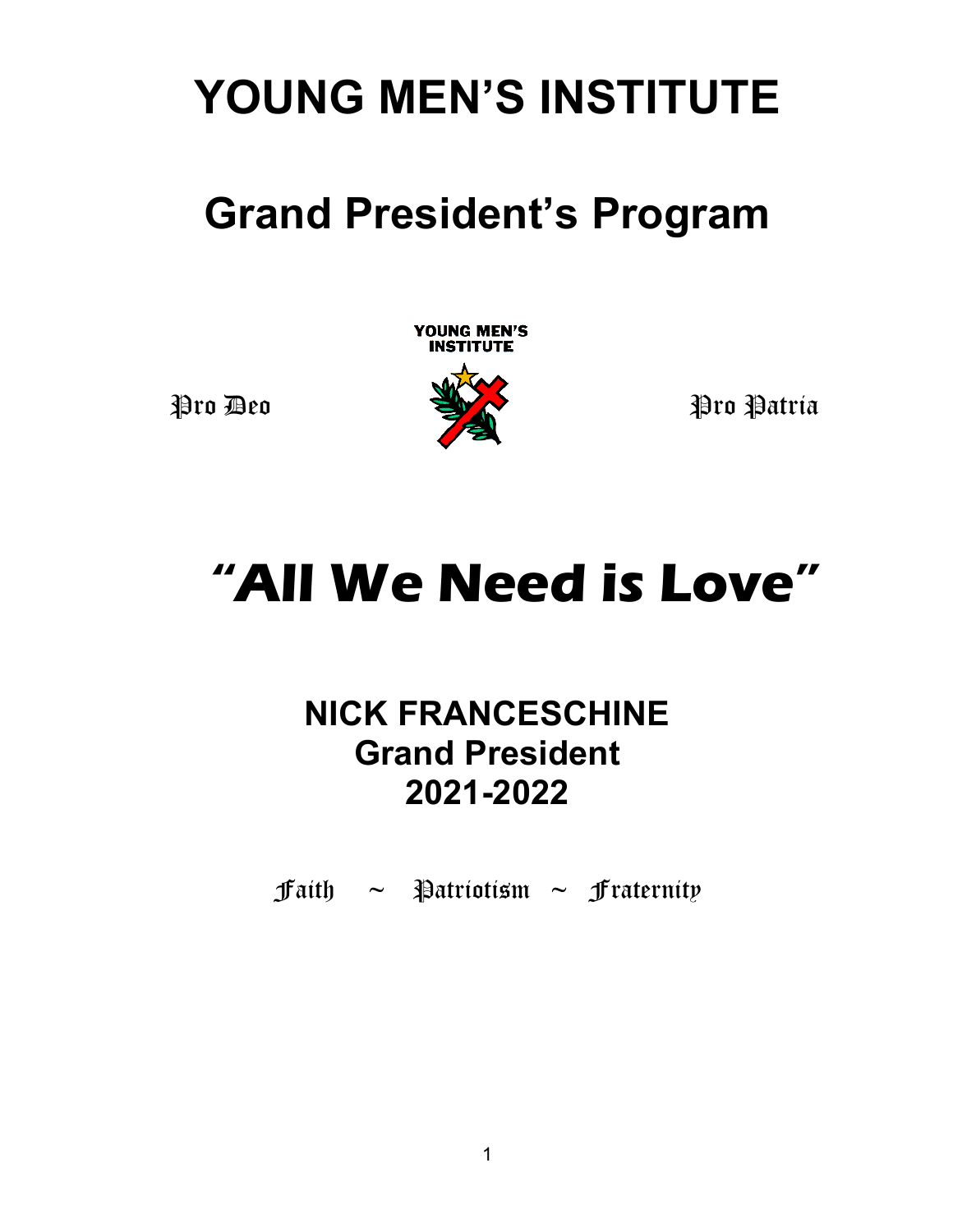### **YMI MISSION STATEMENT**

*The Mission of the YMI is to provide for the mutual aid and good will, the moral, intellectual and social improvement of its members, devotion to the Catholic Church, and loyalty to our country in accordance with its motto: "Pro Deo, Pro Patria – For God, For Country". To achieve this mission, the YMI dedicates itself to the education of its members in things Catholic, in things American and in all things that will lead all men to their ultimate salvation.*



*Approved by the YMI Board of Grand Directors May 4, 2002*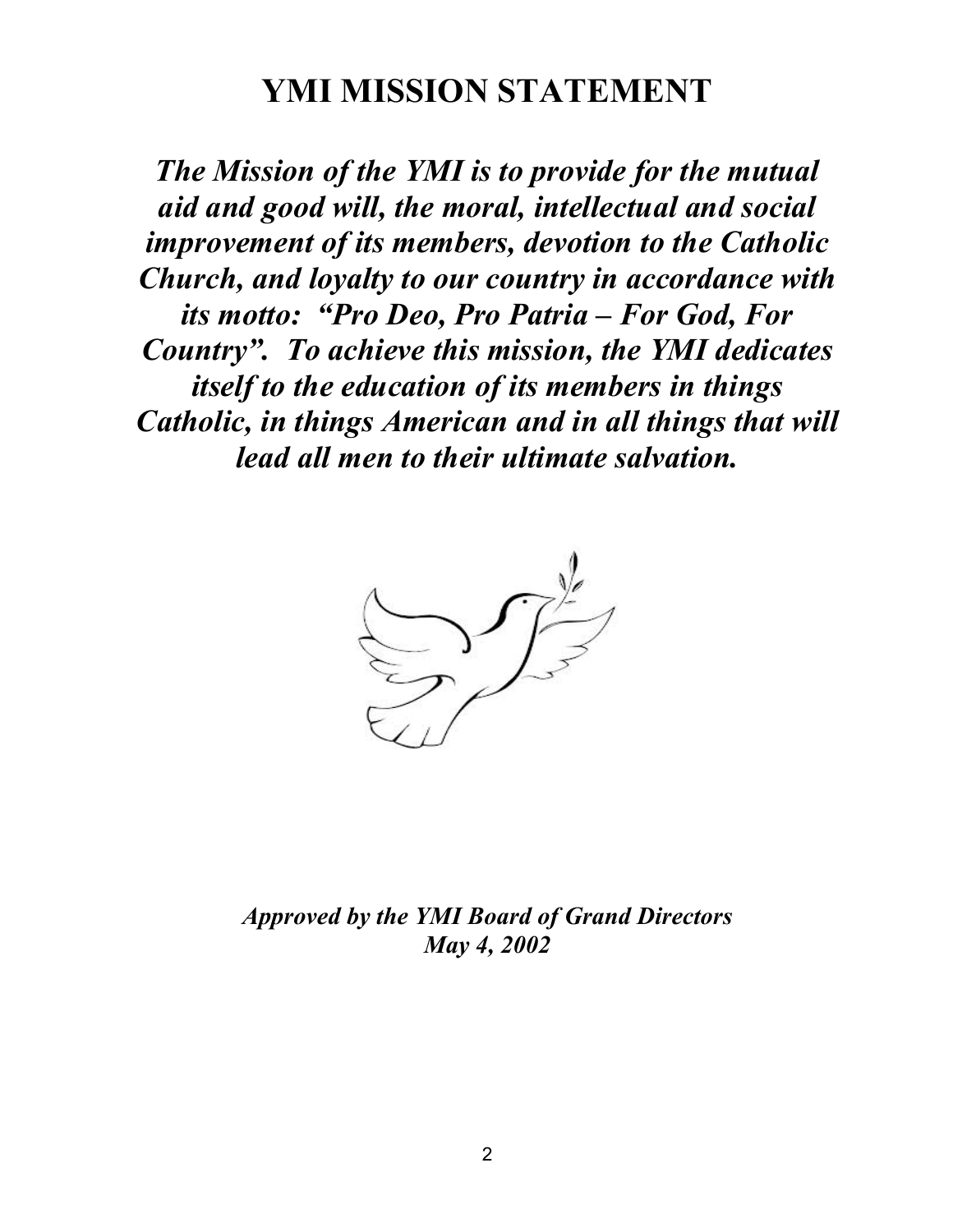### **Grand President's Program 2021-2022**

# **"All We Need is Love"**

This year's theme has nothing to do with a song by musicians from Liverpool. Rather, this is about the very core of what the YMI is and what we stand for.

In our initiation ceremony, we stress love of God, love of Country, and love of our fellow men. This love of everything that truly matters is the very heart of what our brotherhood is all about.

First and most important of all, is **love of God**. This comes before everything else in our universe. This was the first of the Ten Commandments, to love God before all else, even ourselves. When the scribe asked Our Lord what the greatest commandment is, the Master told him to love God with all our heart, all our soul, all our mind and all our strength (Mark 12:30). Loving Him includes obeying His laws, which are few and simple, yet so profound.

**Loving our Country** should be second nature to us. God has given us a magnificent land, full of awe-inspiring beauty and abundant resources. We must be reasonable stewards of these blessings, preserving them for the generations that follow us. We must also obey the just laws that our elected leaders have set forth for our wellbeing and protection. Many of our Brothers have served our Country in the Armed Forces, as peace officers, or in other capacities. There are many ways we can all be good citizens – even something as simple as observing the speed limit is an act of love for America.

Now we come to **love of our Brothers**, which is probably why most of us joined the YMI to begin with. Spending time with each other, sharing prayers and meals, working together on parish and community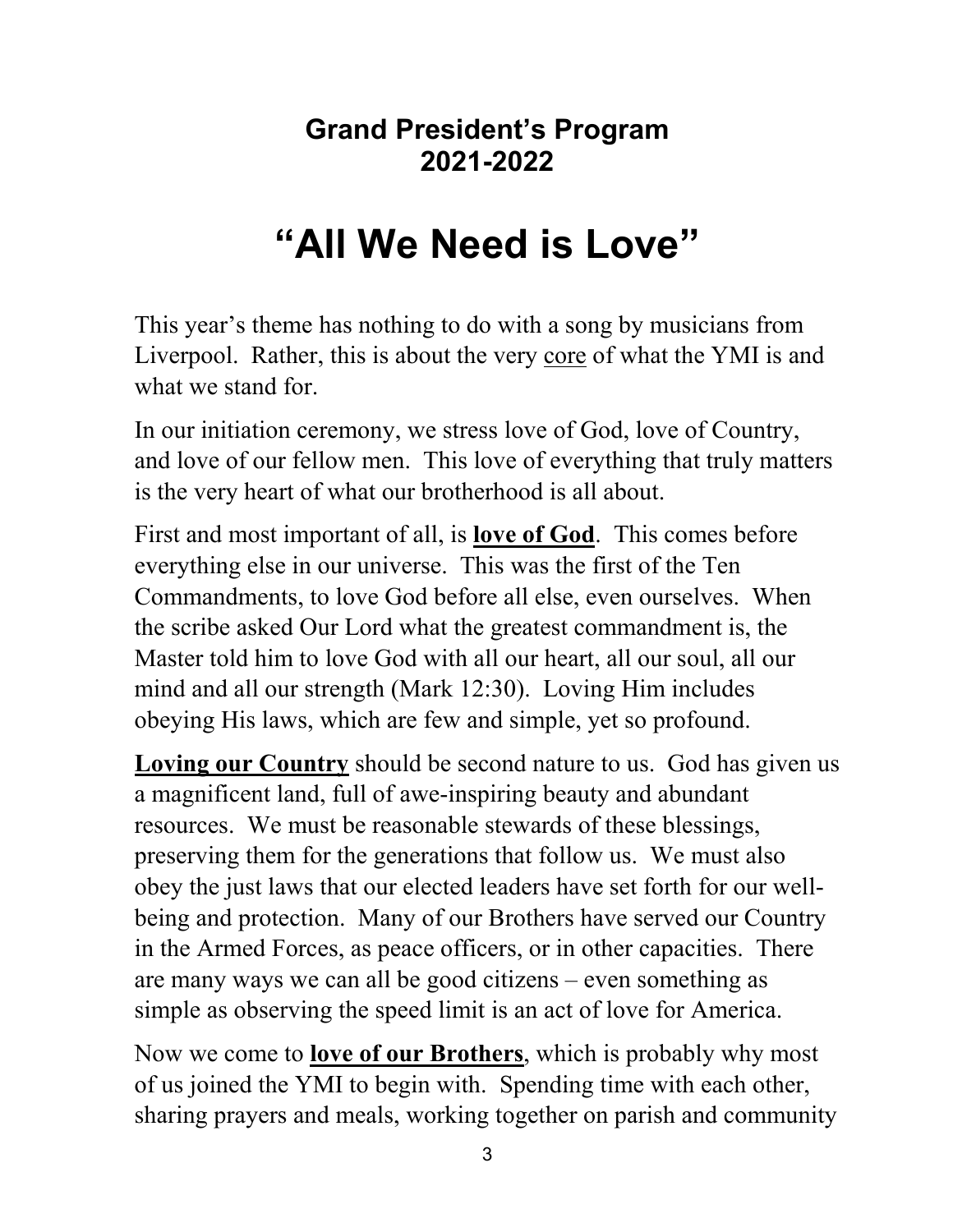projects. Visiting and praying for Brothers who are not well; raising money for worthy causes; sharing our time, energy and humor with our friends. These things are what makes our organization great. Loving our Brothers is easiest of all!

### **Our Declining Membership**

Let's face this right now. We live in a challenging time in our organization's history. Our numbers have dropped dramatically in recent years. Several Councils have been closed or merged into others. Every year, we hear of more Councils on the verge of folding their tents. It seems as though the YMI is spiraling toward extinction.

What is going on? The answer is that American society itself has changed. People just don't join clubs the way they used to. Fifty years ago, things were very different. Folks joined clubs in the community, at their place of worship, ethnic groups, and so on. It was just what people did. But today, even though Americans are enjoying more free time than we've ever had, there are vastly more things that we spend our time on. As a nation, we're just not joining clubs the way we used to.

This has NOTHING to do with the YMI. It's not about us at all. The YLI is experiencing this. So is the Italian Catholic Federation, the Knights of Columbus, the Moose, the Elks, the Lions, and all the other clubs.

Don't listen to Chicken Little, Brothers: the sky is not falling! Some of our members are panicking because of this, but there is no reason to. We have a wonderful organization, we are still active and strong.

So – what do we do about it?

**The most important thing is: not to worry about it!** No really, that's the right answer. We can't change the world, we can't even change the community we live in. What we can do is to continue doing the smart things: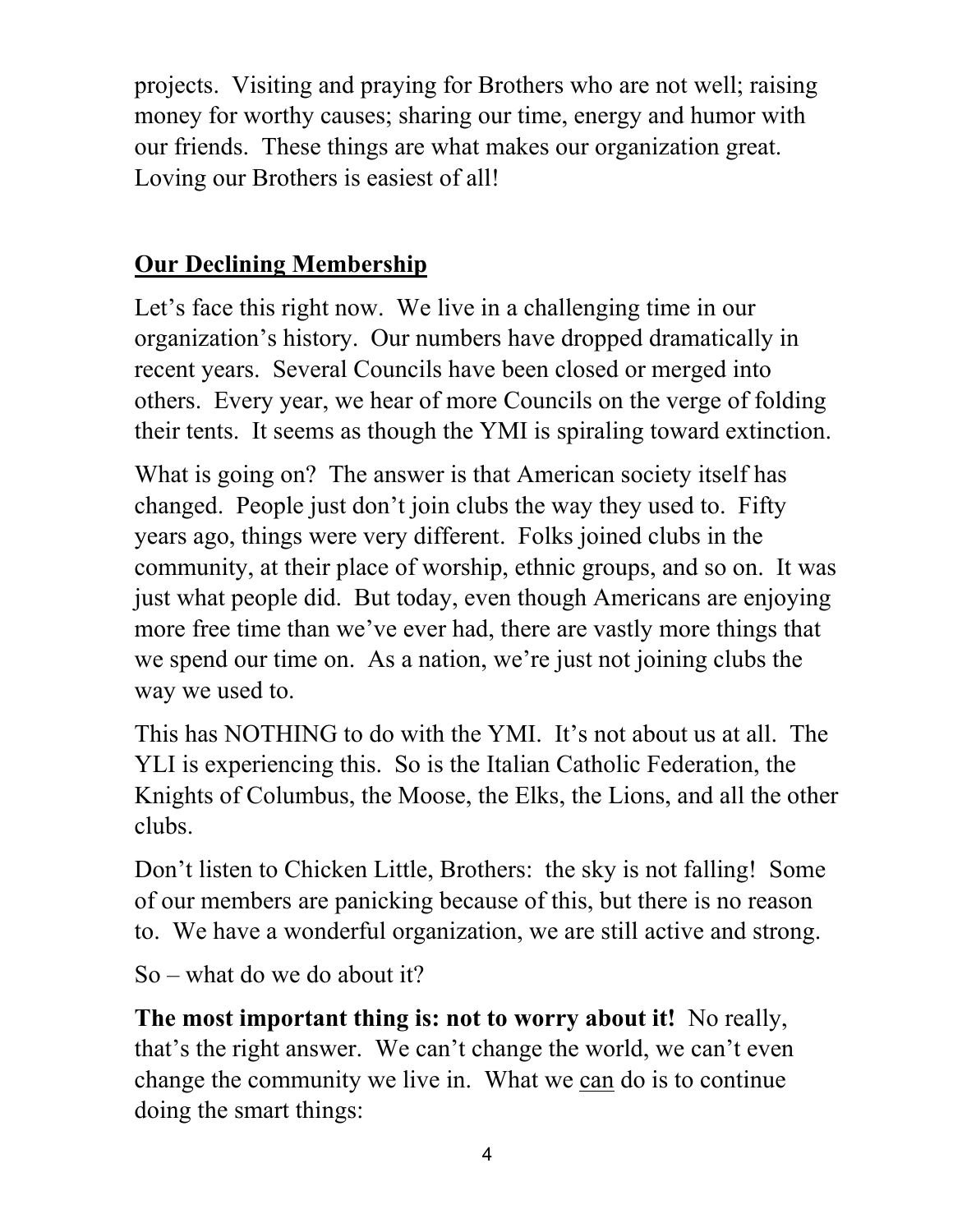- If you see a gentleman at Sunday Mass that you think might be a good member, absolutely invite him to join us. You're doing him a favor by asking him. We are a great bunch of guys and we have good times together. If he says no, that's ok, no hard feelings. The last thing you want to do is twist someone's arm to get him to join, that never works!
- If your pastor is on board, have a membership drive every so often. If the priest can give us a plug from the pulpit, so much the better. Maybe you can get a few members that way.
- Some of our Councils have had success with the annual Pro Patria Essay Contest. When the essays are returned to the students along with their personalized certificates of participation, this is a great time to approach the dads and other family members about membership. Even the high school students (the boys anyway) can join us as Junior members – and it costs them nothing!
- Have a membership application in your car all the time. You can download it off the YMI web site, or your Council's financial secretary can give you one, or just ask any Grand Council officer and we'll be happy to mail some to you! In your everyday life, just think about mentioning the YMI to your Catholic friends. This is old-fashioned but always true: some men, believe it or not, really just want to be asked.

There are lots of other good ideas to get members that have been spread around, these are just a few.

What we're NOT going to do is panic and give up. Yes, our numbers will continue to decrease. We can't turn back the clock or put toothpaste back in the tube. This is the hand that Our Lord has dealt us so we should thank Him for His love and blessings, and then work with what we've got. You can feel the **love of our Brothers** at every gathering we have. Praise God for the YMI!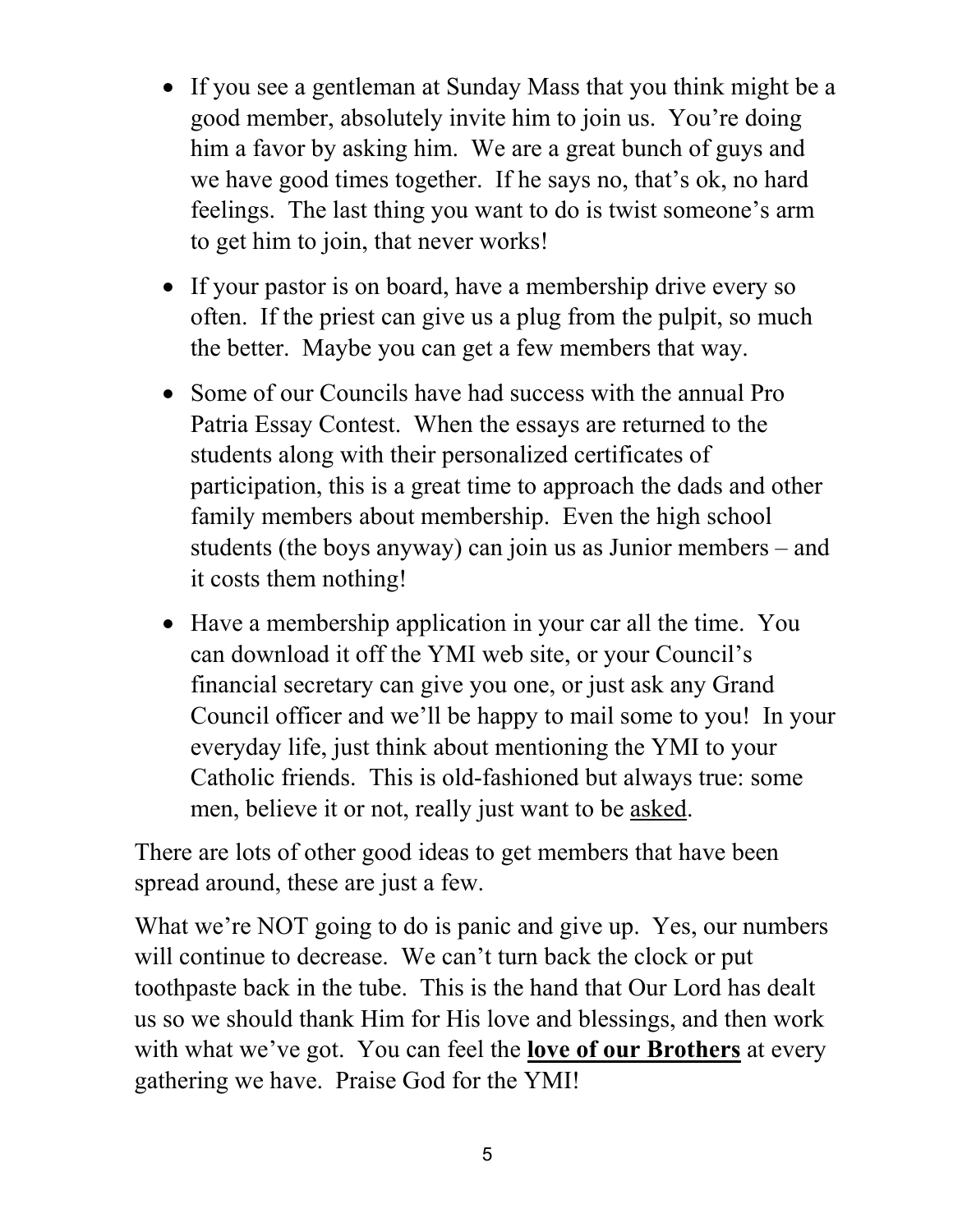In the years ahead, we should continue the activities that have made us successful, for example:

- $\triangleright$  Dinners with our Brothers, where we can share experiences and stories that enrich us all.
- $\triangleright$  Praying together for our Brothers and their families. Attending Mass as a group every year, or more often, is a wonderful practice that some Councils follow.
- $\triangleright$  Raising money for worthwhile causes.

To all my Brothers: let us always remember that the love and friendship we share is what the YMI **is**. As John Wayne said in *The Green Berets*, "You're what this is all about!"

Yours for God and Country,

Br. Nick

Nick Franceschine, Sebastopol Council #54 2021-2022 Grand President 707-824-9600 nick@northbaypensions.com

### **Prayer to St. Joseph, Our Patron Saint**

Hail, Guardian of the Redeemer, Spouse of the Blessed Virgin Mary. To you God entrusted his only Son; in you Mary placed her trust; with you Christ became man. Blessed Joseph, to us too, show yourself a father and guide us in the path of life. Obtain for us grace, mercy, and courage, and defend us from every evil. Amen.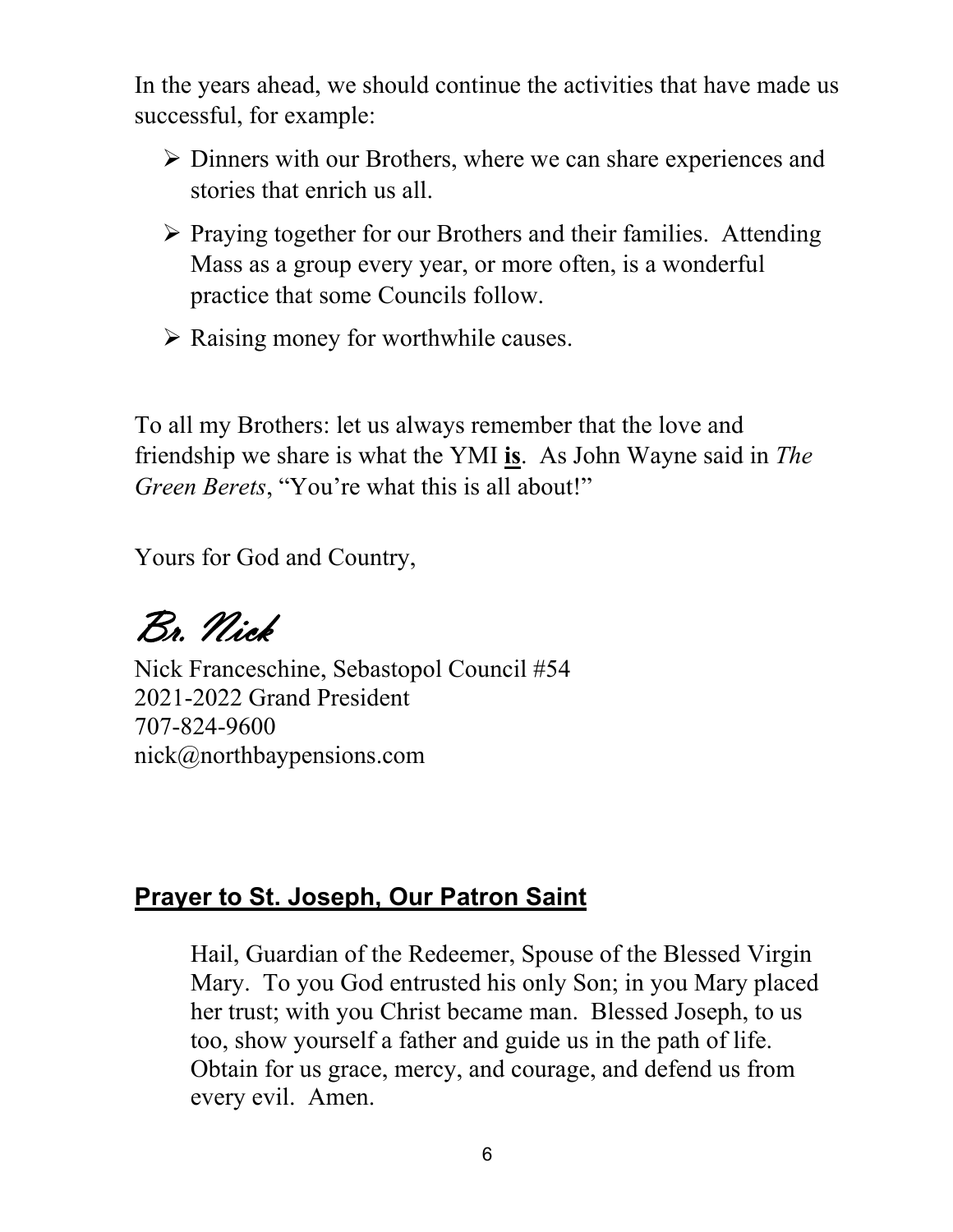## **Grand Council Committee Assignments**

### **General Guidelines**

- 1. Committee members shall be receptive to any/all input provided by any Brother of the Young Men's Institute.
- 2. All committee work shall be directed toward providing a service(s) to all Councils and Brothers.
- 3. The committee shall stay focused on its purpose, as stated in the By-Laws, and strive to achieve its goals in a timely manner.
- 4. A written summary report of the committee's activities and recommendations shall be submitted to the Grand President by April 15, 2021. The Grand President shall be responsible for submitting the report to the Grand Secretary by April 30, 2021 to be included in the Advance Proceedings of the 2021 Grand Council Session.
- 5. All committee members shall work cooperatively with each other showing mutual respect.

### **Thank you to all Committee members for your service to the YMI !**

### **ARBITRATION COMMITTEE**

The committee will be named as needed.



### **AUDITING COMMITTEE**

#### **COMMITTEE GOALS**

- To assist Councils by auditing and examining their records and accounts as needed.
- To review and evaluate our financial procedures and processes considering the continuing yearly federal and state filing requirements.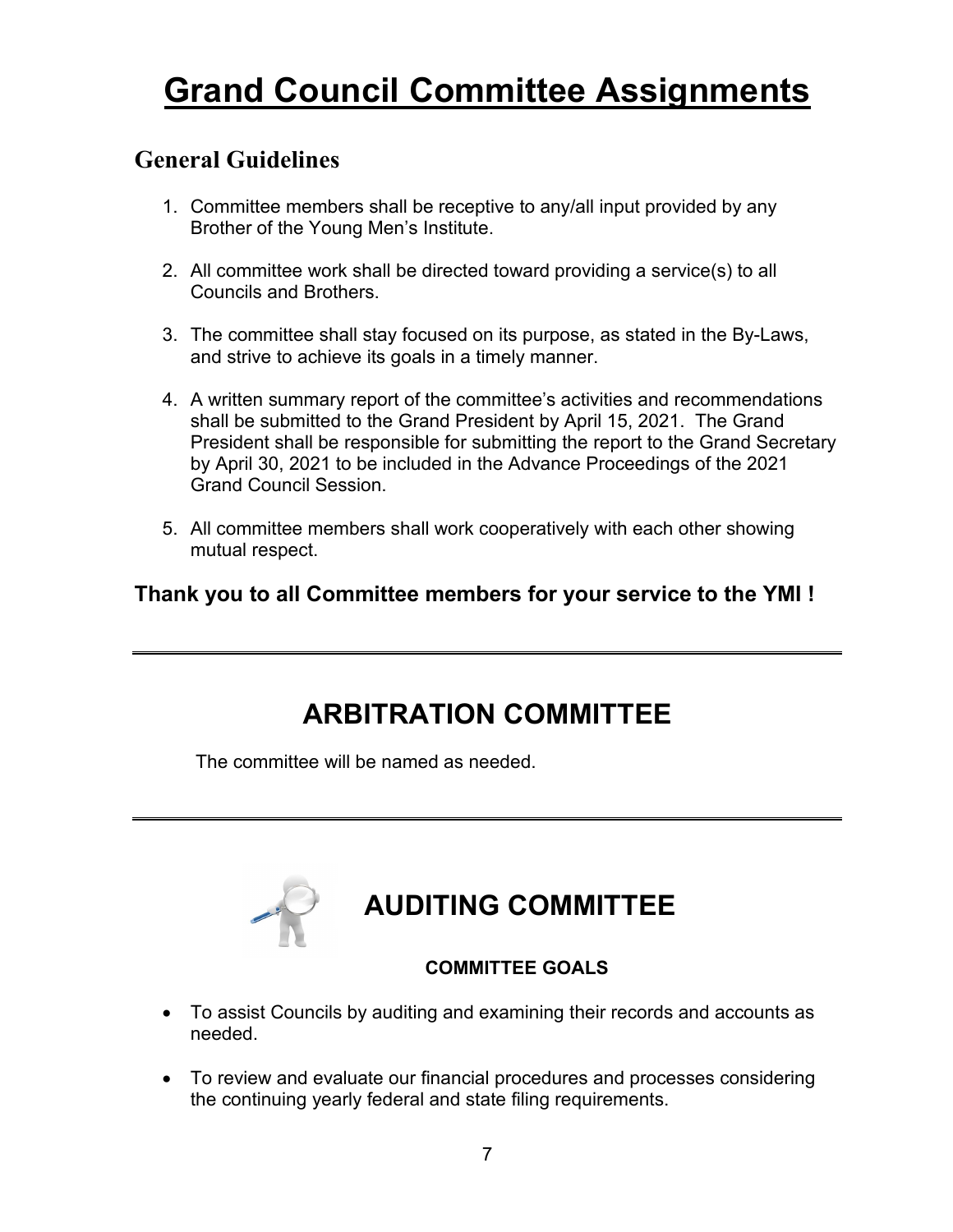• To conduct an annual physical audit of all books and funds of Grand Council, that are furnished to the Board of Grand Directors and all members of the Young Men's Institute and to certify as to the correctness by March 31, 2022.

 **Chairman: Bob Bartoli #32, PGP** 675 Pine Terrace South San Francisco, CA 94080 650-871-7878 [bbartoli@pacbell.net](mailto:bbartoli@pacbell.net)



## **BUDGET COMMITTEE**

### **COMMITTEE GOALS**

- To prepare a written preliminary budget (2022-2023) for publication in the Spring, 2022 for inclusion in the Advance Proceedings for the 2022 Grand Council Session.
- To work in conjunction with the Reserve Fund Committee reviewing and reevaluating both Fixed and Customary Funds of Grand Council so as to reflect the needs of servicing all Councils.

**Chairman: Jack Albrecht #32, GT** 1900 Parkwood Drive San Mateo, CA 94403 415-713-2782 [nothometoday@att.net](mailto:nothometoday@att.net)



### **CEREMONIALS COMMITTEE**

### **COMMITTEE GOALS**

• To solicit suggestions from all members of the Young Men's Institute as to the improvement of word and action for all Ceremonials of the Order.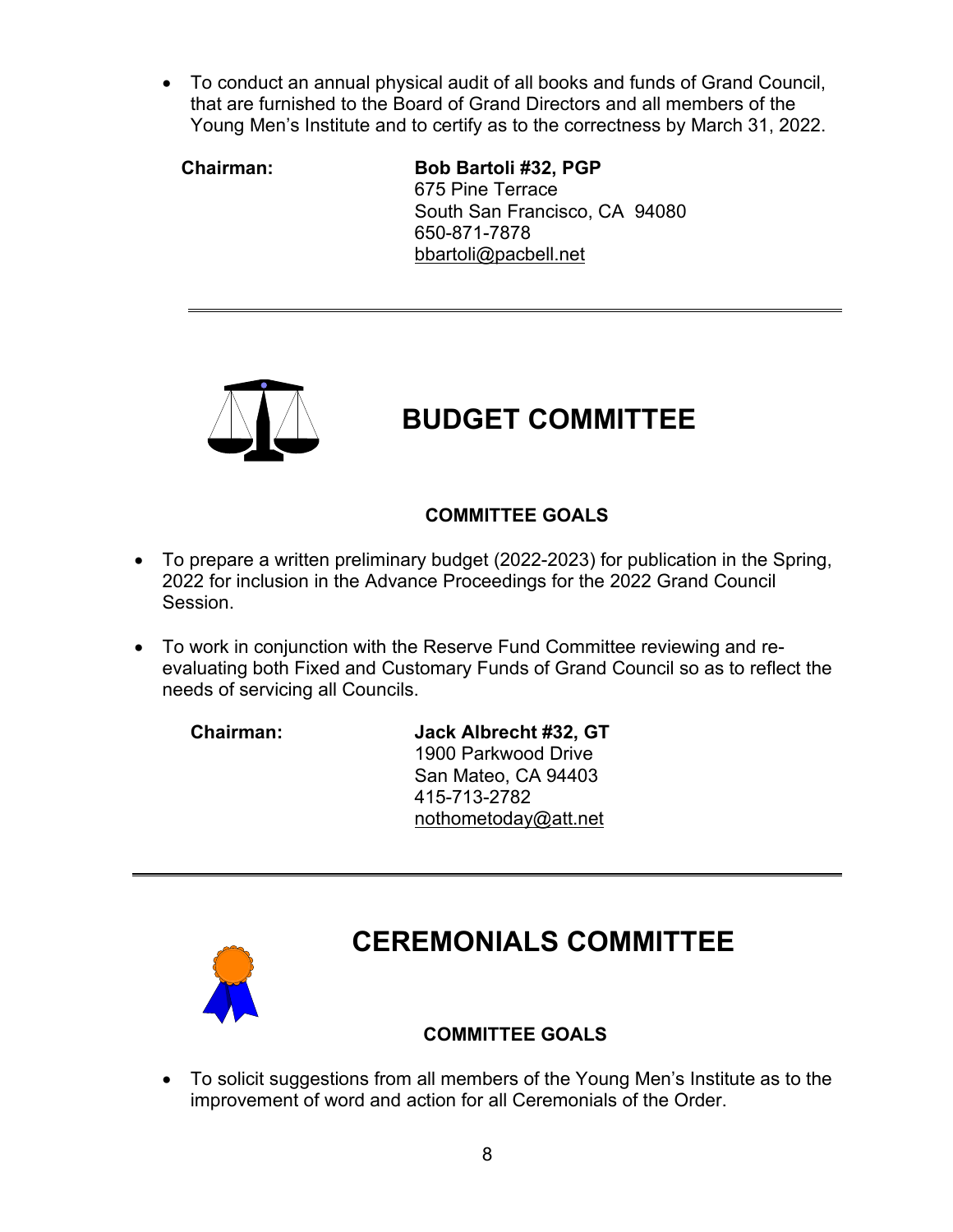- To provide a continuous evaluation of the new Procedures Manual (2008) and provide suggestions for implementation.
- Print an updated Procedures Manual for distribution to the Councils as needed and ensure that it is posted on the YMI Website.

**Chairman: Phil Oberst #32, PGP** 34 Carmel Drive Daly City, CA 94015 415-819-1224 [Phil\\_ob@comcast.net](mailto:Phil_ob@comcast.net)



### **COORDINATING COMMITTEE**

#### **COMMITTEE GOALS**

- To continue and create a dialogue with other Catholic groups, particularly the YLI, leading to better communication, mutual respect, and understanding.
- To oversee the YMI efforts to build membership during the "Proud to be Catholic" month of March as a vehicle for Catholic groups to come together in a diocese.
- Work cooperatively with the Boards of the YMI Seminarian Education Foundation & YMI Education Foundation.

**Chairman: Nick Franceschine #54, GP** 550 Du Franc Avenue Sebastopol, CA 95472 707-824-9600 [nick@northbaypensions.com](mailto:nick@northbaypensions.com)

### **CREDENTIALS COMMITTEE**

The committee will be named in conjunction with the Grand Council Session Planning Committee for the 2022 Grand Council Session and is chaired by the Grand Secretary, Br. Mike Dimech.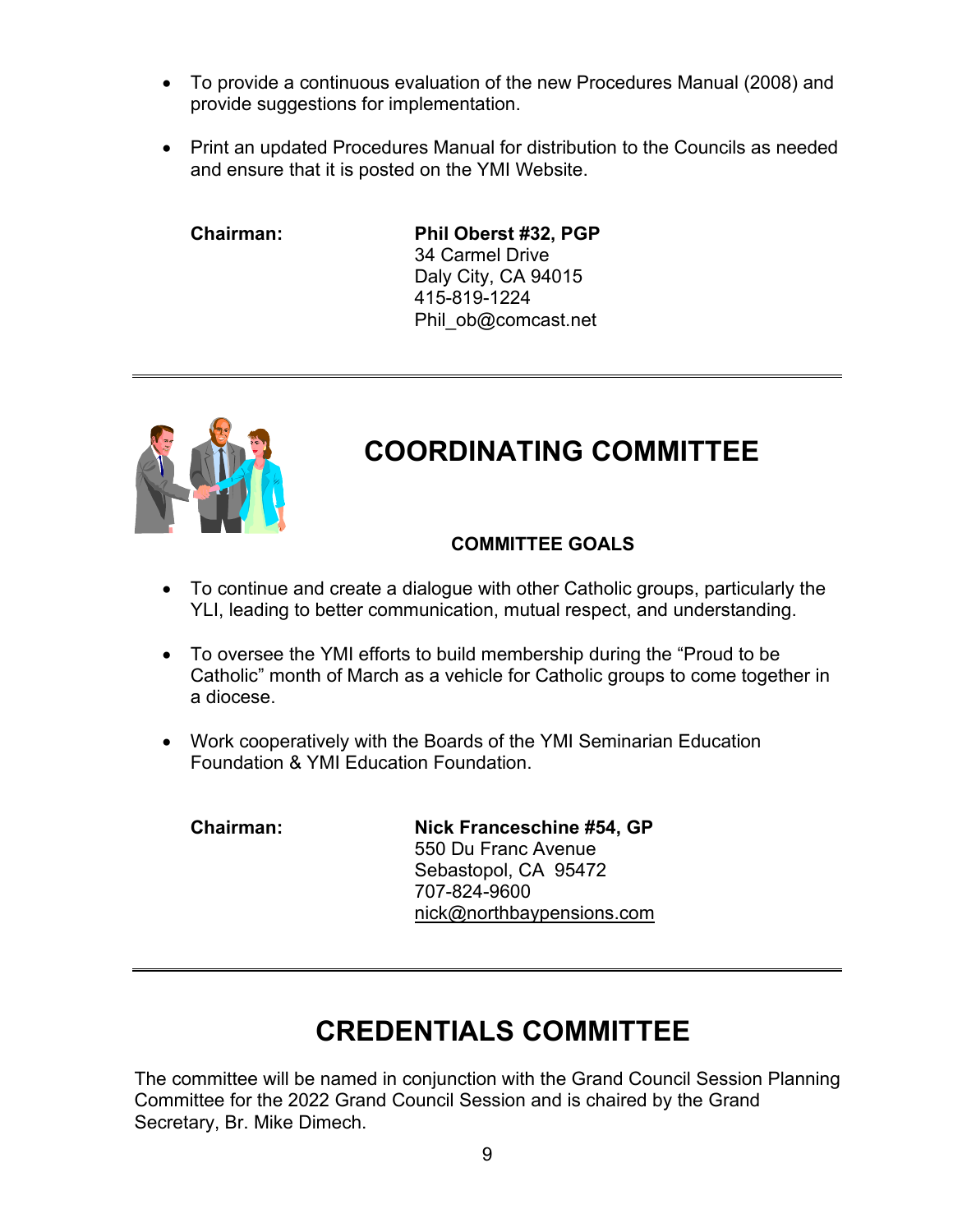

### **INSTITUTE JOURNAL COMMITTEE**

#### **COMMITTEE GOALS**

- To edit, manage, and publish four issues of the Institute Journal during the 2021-2022 year.
- To provide a quality and appropriate publication that can be used by Councils in their recruitment of new members.
- To solicit articles from the members at large of the Young Men's Institute that will highlight the positive activities and efforts of the Councils.
- To solicit articles from Grand Officers on the works and activities of the Grand Council on a quarterly basis.
- To distribute the Institute Journal by email to Councils, and post the Journal on our YMI website.

**Editor: Tom Fourie #32, PGP**  P. O. Box 281047 San Francisco, CA 94128 800-964-9646 [tafourie@aol.com](mailto:tafourie@aol.com)



### **LAWS AND REVISIONS COMMITTEE**

#### **COMMITTEE GOALS**

• To review and approve/disapprove any/all amendments to the By-Laws of YMI Councils in a timely fashion throughout the year.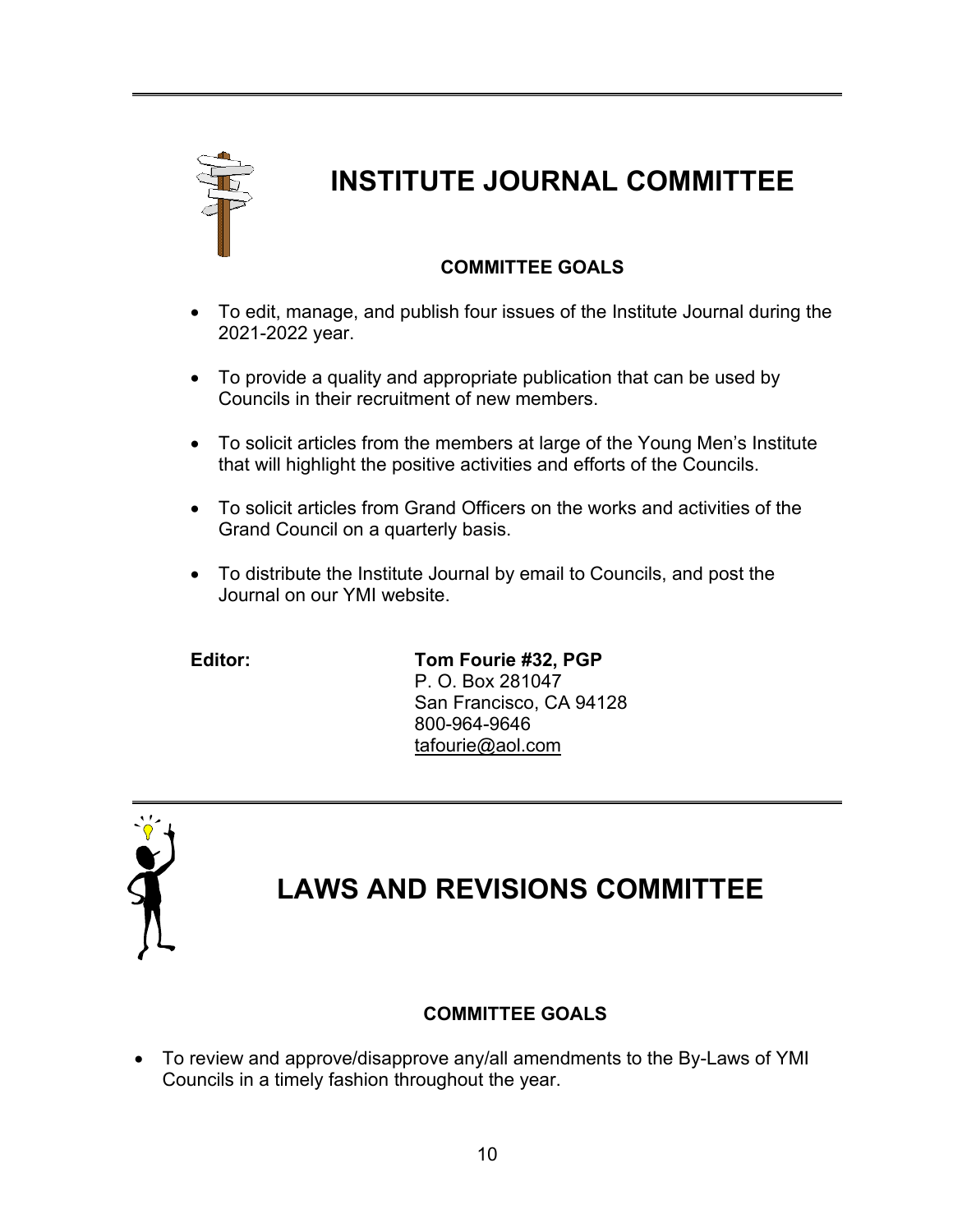- To examine and consider proposed amendments to the Grand Council Constitution or Grand Council By-Laws it receives that have been adopted by at least a two-thirds (2/3) vote at the Grand Council Sessions and incorporate appropriate revisions into those documents.
- To submit to the Institute Journal for publication in the Fall 2021 issue all amendments adopted by the 2021 Grand Council Session, and have them posted on the YMI website.

**Chairman: Rob Bartoli #32** 430 Wildwood Dr South San Francisco, CA 94080 650-302-5827 [bartolir@pacbell.net](mailto:bartolir@pacbell.net)



### **MAN/COUNCIL OF THE YEAR COMMITTEE**

### **COMMITTEE GOALS**

- The Committee will meet to determine the qualifications for candidates & YMI Councils for the 2022 Man/Council of the Year Award and develop a timeline for submissions and final selection.
- Prior to January 1, 2022, the Committee will notify each YMI Council and publish in the Institute Journal the desired qualifications and process for submitting the nominees for the two awards.
- The Committee will assist with the presentation of the Man/Council of the Year Award during the Grand Banquet at the 2022 Grand Council Session.

 **Chairman: Bob Bartoli #32, PGP** 675 Pine Terrace South San Francisco, CA 94080 650-871-7878 [bbartoli@pacbell.net](mailto:bbartoli@pacbell.net)



11 **MEMBERSHIP COMMITTEE**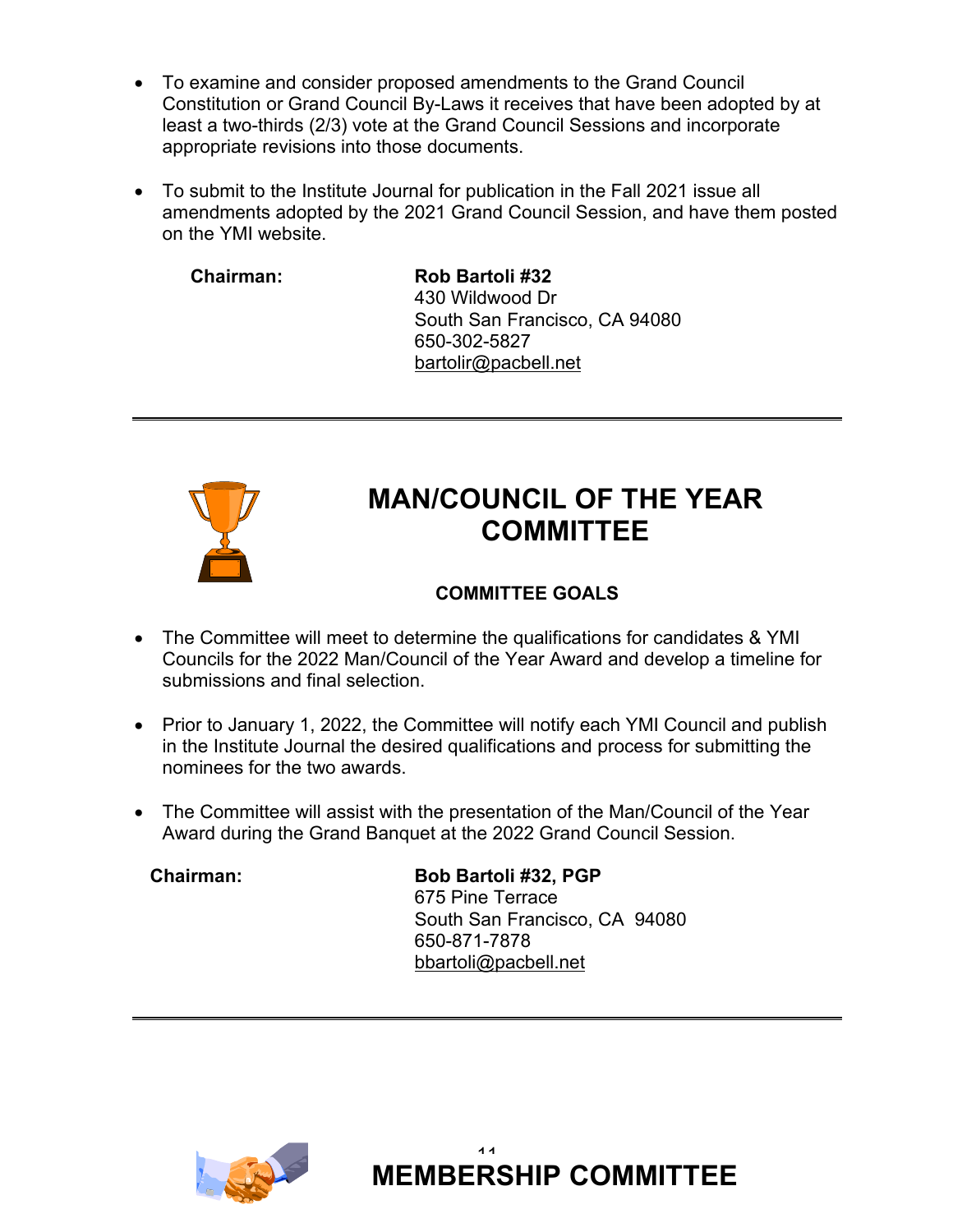#### **COMMITTEE GOALS**

- The Committee will be responsible for providing a variety of tools and ideas to Councils to assist them in attracting and maintaining members, including Junior YMI members.
- The Committee will work in conjunction with the Organization Committee and the Grand Secretary to institute at least one new Council.
- The Committee will assist those Councils seeking advice on developing a Council membership plan.
- The Committee will encourage each Council to designate a Brother or committee of Brothers to be the Membership lead for their Council and to promote the goal that each Council achieves membership gains during the 2021-2022 year.

 **Chairman: Steve Cresci #32, GSVP** 3550 Carter Drive, Apt 64N South San Francisco, CA 94080 415-297-5816 Scresci16@gmail.com



### **ORGANIZATION COMMITTEE**

#### **COMMITTEE GOALS**

- The Committee will work together to follow up on leads to establish new Councils.
- The Committee will offer its assistance to Councils which require help during periods of re-constitution or periods when "merging" of Councils is being considered.
- The Committee will review and update the YMI History booklet and make the document available to all YMI Brothers so all can know our roots.

 **Chairman: Michael Dimech #613, GS** 205 Hazelwood South San Francisco, CA 94080 650-922-2667 mdimech7@gmail.com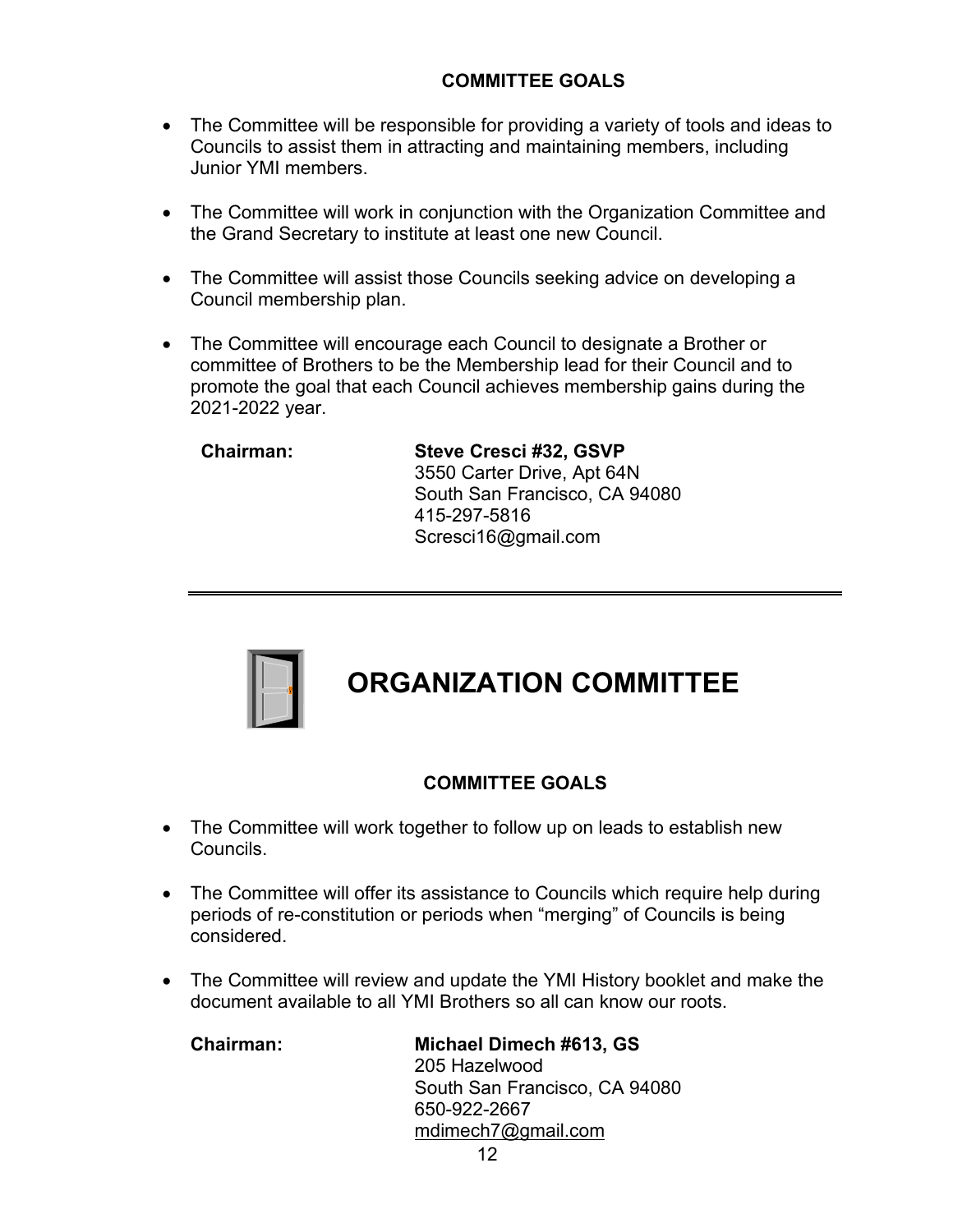### **PRO DEO COMMITTEE**

#### **COMMITTEE GOALS**

- The Committee will continue the tradition of the "Red and White Mass" celebrating the anniversary of the Young Men's Institute in March 2022 and remembering our deceased members.
- The Committee will address Brothers at the Grand Breakfast of the Grand Council Sessions in June 2022 with comments reflecting the Pro Deo theme of our motto.
- The Committee will review, update, and make recommendations for the continued success of spiritual events sponsored by the YMI.

**Chairman: Steve Cresci #32, GSVP** 3550 Carter Drive, Apt 64N South San Francisco, CA 94080 415-297-5816 Scresci16@gmail.com



### **PRO PATRIA COMMITTEE**

#### **COMMITTEE GOALS**

- The Committee will continue working on the annual student essay contest and raffle; re-evaluating the prize structures of the contest and raffle, and in doing so provide an additional tool for Councils in their attempt to educate the youth in their community.
- The Committee will promote civic and charitable programs for the participation of all Councils.

**Chairman: Darrell Fonseca, #99, GFVP** 1418 East Blossom Dos Palos, CA 93626 209-587-0356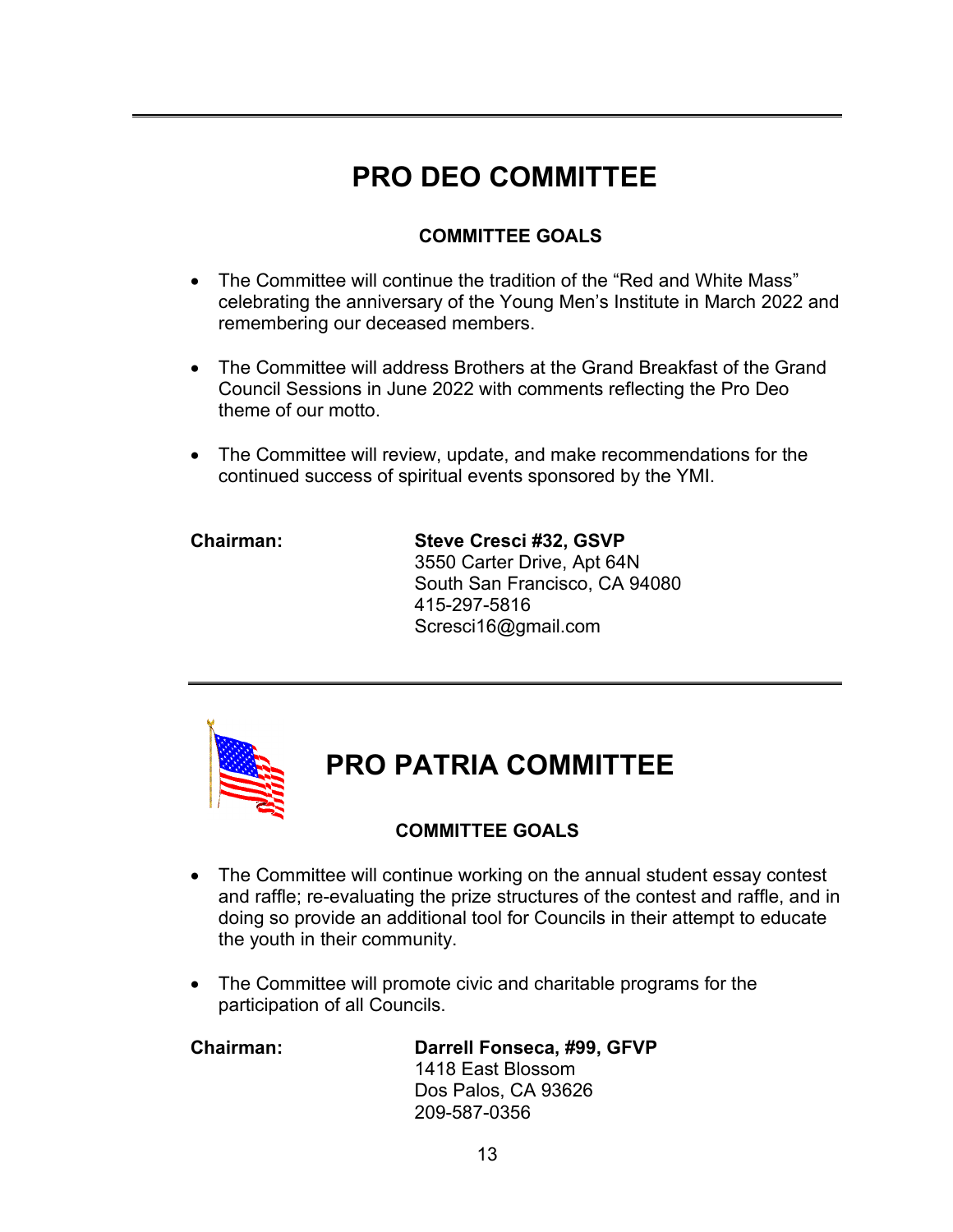

## **RESERVE FUND COMMITTEE**

#### **COMMITTEE GOALS**

- The Committee shall continue to oversee the prudent investment of the funds of the Grand Council (both the Reserve and Death Benefit Accounts) on behalf of all members of the Young Men's Institute.
- The Committee will monitor the Death Benefit Account to assure sufficient funds exist to pay families of deceased brothers.
- The Committee will collaborate with the Budget Committee in setting the future direction of the operating budget of the Young Men's Institute.
- The committee will meet at least once a year with our investing representatives.

**Chairman: Jack Albrecht #32, GT** 1900 Parkwood Drive San Mateo, CA 94003 415-713-2782 [nothometoday@att.net](mailto:nothometoday@att.net)



### **RESOLUTIONS COMMITTEE**

#### **COMMITTEE GOALS**

• The Committee shall consider and/or prepare appropriate Resolutions for the approval of Grand Council or the Board of Grand Directors to be issued to those individuals or groups deemed worthy of commendation.

**Chairman: Alex Schmitt #8, GD**

1934 36th Ave. Oakland, CA 94601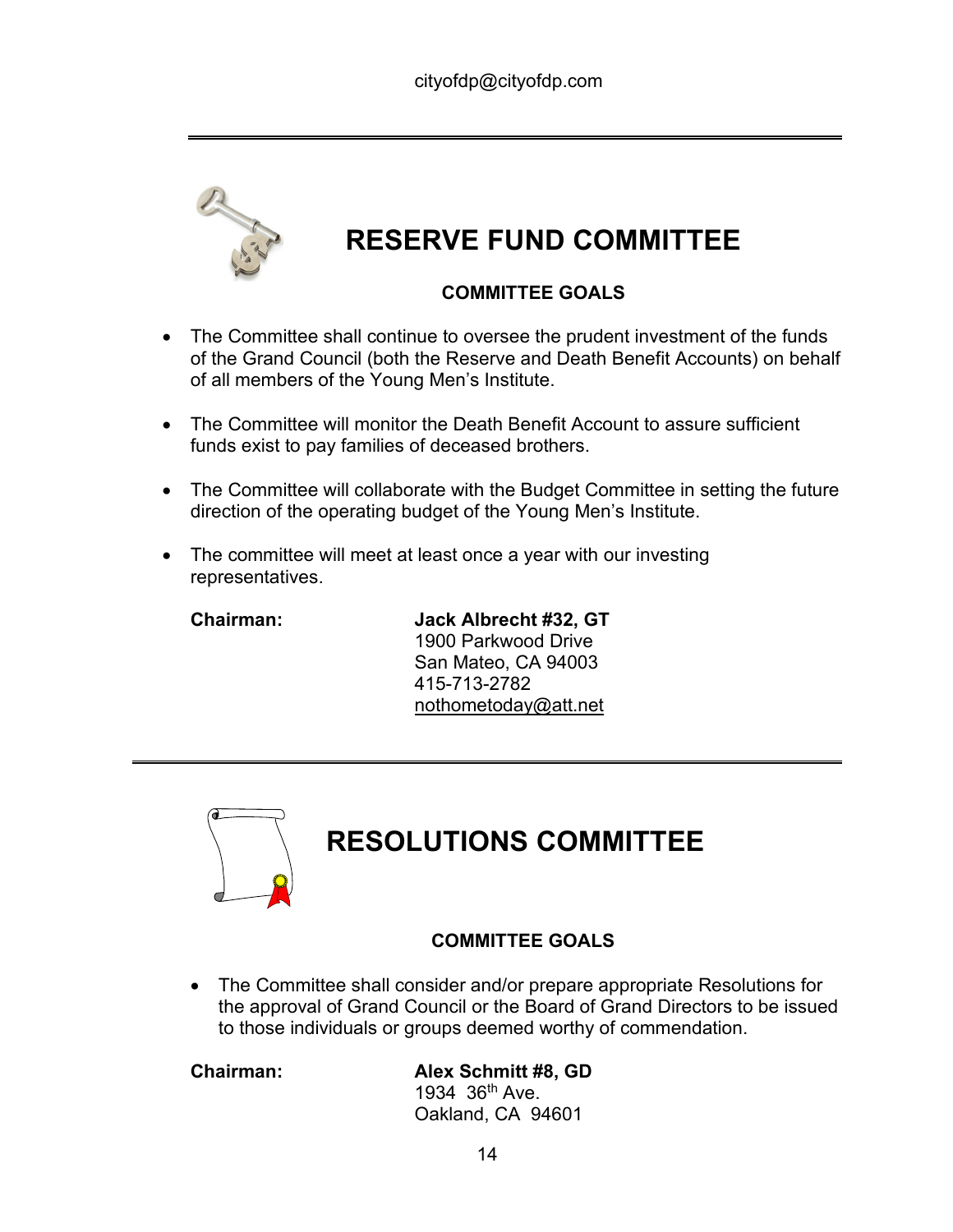

### **STATE OF THE INSTITUTE COMMITTEE**

### **COMMITTEE GOALS**

- To seek By-Law proposals using the Institute Journal and YMI website to solicit ideas from YMI Brothers.
- To meet and consider the merits of submitted proposals to improve the YMI Order and whether to present them at the 2022 Grand Council Session.
- To provide the Committee's recommendations to the Grand Council by April 15, 2022 and so that it can be communicated to all Councils via the internet and published in the Spring 2022 issue of the Institute Journal.

**Chairman: Michael Amato, #613 PGP** 2600 Fleetwood Dr San Bruno, CA 94066 650-296-6297 [mamato871@aol.com](mailto:mamato871@aol.com)



### **WORKSHOP COMMITTEE**

#### **COMMITTEE GOALS**

- The Committee will prepare and present educational programs at the request of Councils for their benefit and improvement.
- The Committee in conjunction with other Grand Council Committees will present an educational program during the 2022 Grand Council Session or any time during the year as recommended by the Grand **President**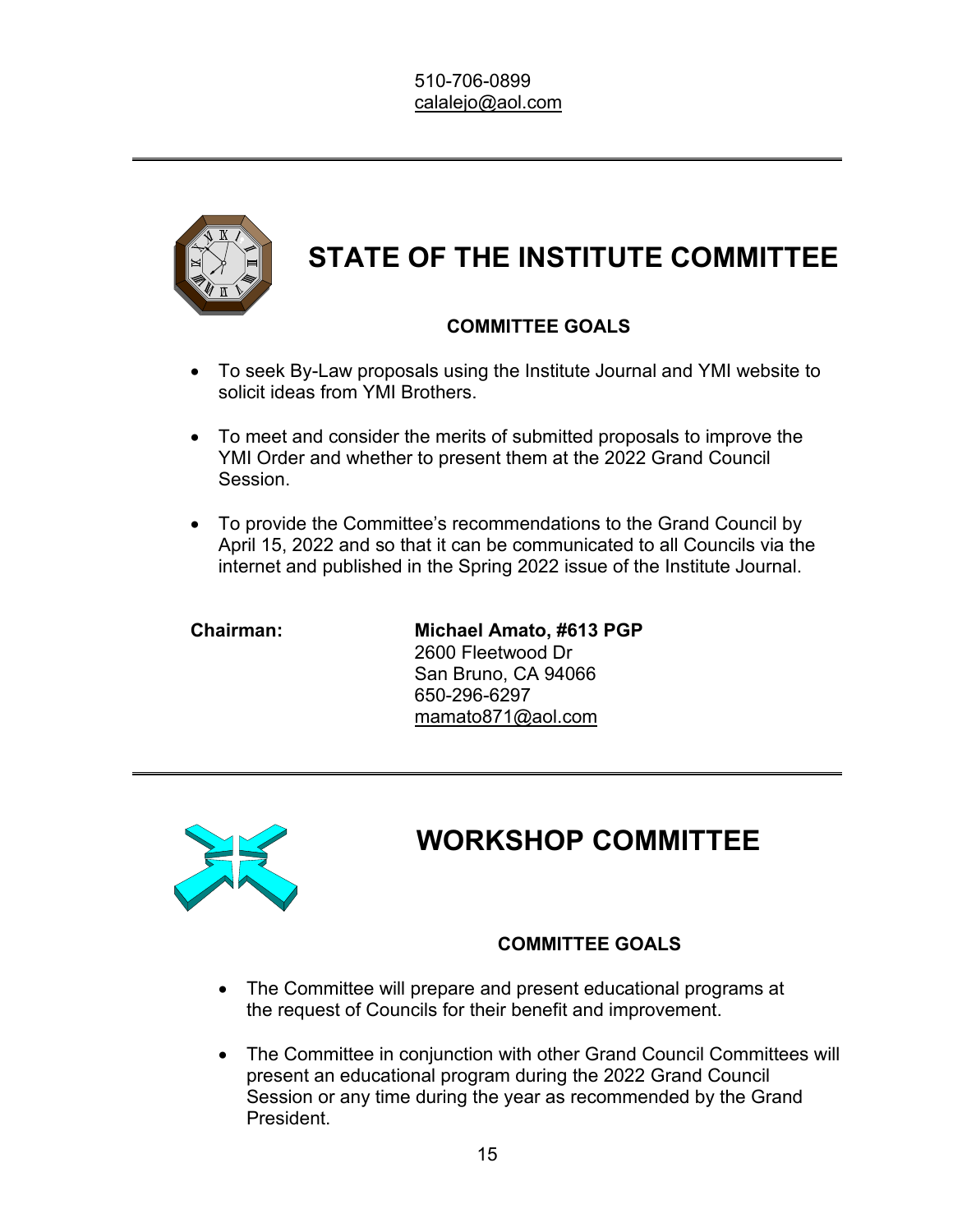### **SPECIAL APPOINTMENTS**

#### **Special Advisors to the Grand President:**

 **Michael Amato, #613 PGP Tom Fourie #32, PGP** 2600 Fleetwood Dr. 169 La Crosse Avenue 650-296-6297 650-588-8698 mamato871@aol.com [tafourie@aol.com](mailto:tafourie@aol.com)

San Bruno, CA 94066 South San Francisco, CA 94080

#### **Bob Bartoli #32, PGP**  675 Pine Terrace South San Francisco, CA 94080 650-871-7878

[bbartoli@pacbell.net](mailto:bbartoli@pacbell.net)

#### **Legal Advisor: Frank Lima #44**

P. O. Box 1825 Turlock, CA 95381 209-669-4800

**Parliamentarian: Mike Nelson #80, PGP**

103 Laurel Ave. Atwater, CA 95301 209-769-7460

**Insurance Committee Chairman: Steve Cresci #32, GSVP**

3550 Carter Drive, Apt 64N South San Francisco, CA 94080 415-297-5816 [Scresci16@gmail.com](mailto:Scresci16@gmail.com)

**Sports Tournaments:**

#### **Bob Fiorito #613, GM**

1137 Hamilton Lane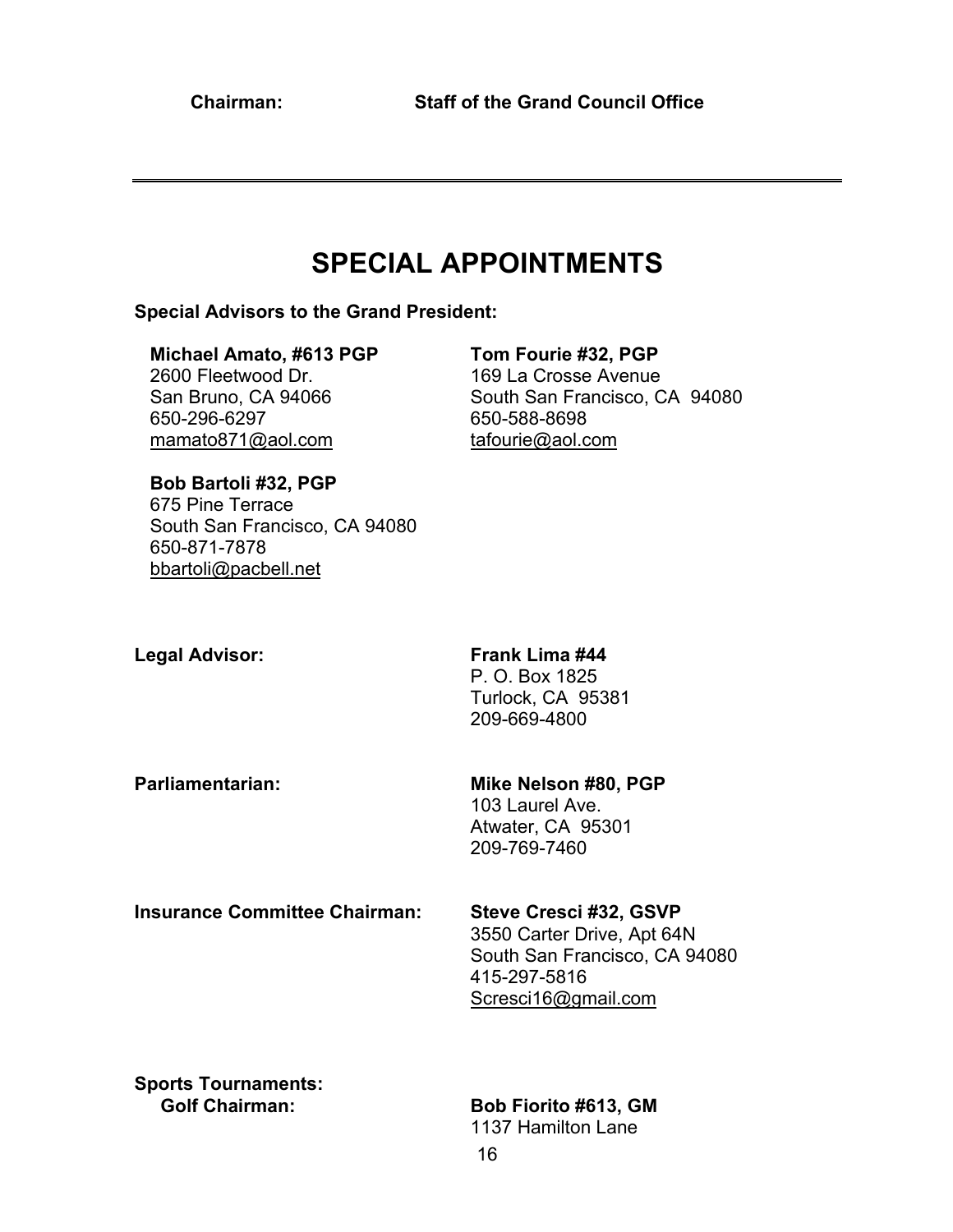Burlingame, CA 94010 650-867-6702 [bmr850bob1@aol.com](mailto:bmr850bob1@aol.com)

 **Bocce Ball Chairman: Michael Dimech #613, GS**

205 Hazelwood Drive South San Francisco, CA 94080 650-922-2667 [mdimech7@gmail.com](mailto:mdimech7@gmail.com)

 **Bowling Chairman: Mike Sanzeri #59 PGO**

12 Waterberry Court Pleasant Hill, CA 94523 925-324-7403 [mikesanzeri@gmail.com](mailto:mikesanzeri@gmail.com)

**Lapsation Committee: See special advisors to the Grand President**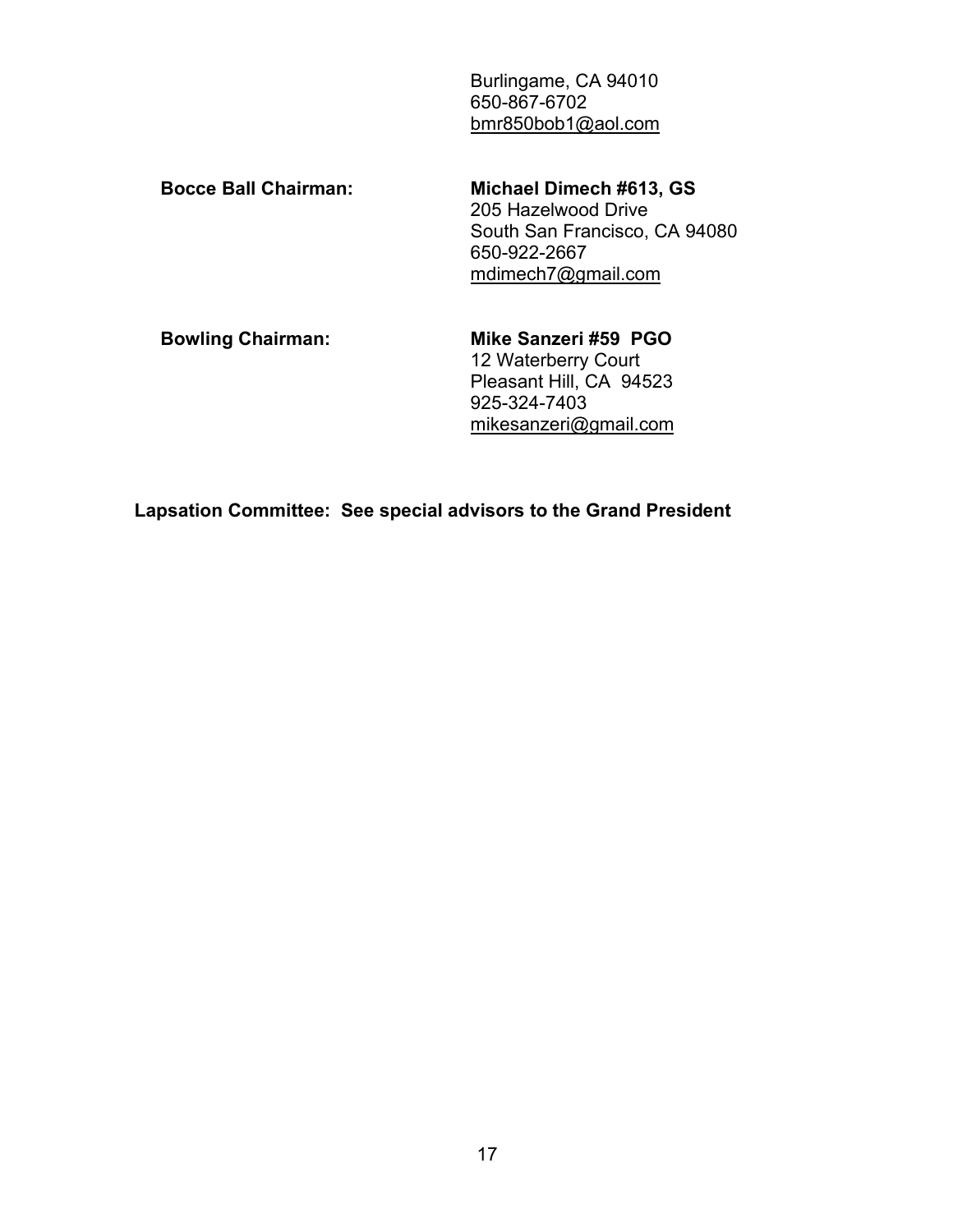### **DISTRICT DEPUTY GRAND PRESIDENT**

Networking is a very popular concept in today's technological world. For the YMI, networking is most importantly defined as two-way communication. To listen is to learn. To be able to act on that learning is a true talent. The Brothers of the Young Men's Institute who have accepted the responsibilities of District Deputy Grand President (District Deputy) are indeed talented. These caring men will serve in a vital communication role for the YMI network in being the eyes and ears of the Order.

The District Deputy position is responsible

- to articulate the Grand President's program to Councils,
- keep the Grand President apprised of the conditions of Councils,
- visit their respective Councils at business and/or social gatherings,
- assist Councils (e.g. installing new officers, preparing for annual audits, etc.)
- assist Grand Council by following up on matters impacting Councils in their Districts shall seek to assist in the organizing of new Councils.

Each District Deputy shall submit by e-mail a brief quarterly report to the Grand President in reference to their assigned District. The report should cover activities being planned by the Councils in the assigned District, as well as sharing noted successes and challenges encountered during the quarter. The reports are due 7 days after the close of the quarter (i.e., Oct  $7<sup>th</sup>$ . Jan  $7<sup>th</sup>$  & April  $7<sup>th</sup>$ ). With these reports, the Grand President can provide a summary of the District Deputy reports at Grand Director meetings. Each District Deputy Grand President will also send in a written summary report of their activities during the year to the Grand President by April 15, 2022, which will be published in the Advance Proceedings.

For your efforts, each District Deputy will be awarded with voting privileges to be a Delegate at the 2022 Grand Council Sessions and will receive high gratitude from the Order for their commitment and support.

### **YMI DISTRICTS & DISTRICT DEPUTIES**

#### **ALAMEDA DISTRICT:** American #8,

**District Deputy: Alex Schmitt, #8, PGD** ~ 1934 36<sup>th</sup> Avenue, Oakland, CA<br>94601 510-706-0899 ~ calaleio@aol.com 510-706-0899  $\sim$  calalejo@aol.com

**CONTRA COSTA DISTRICT**: Sadoc #59, Vallejo #13 *District Deputy:* **Frank DiMaggio, #59, PGD** ~ P.O. Box 8752, Pittsburg CA 94565 925-776-5107 ~ fjdimaggio@sbcglobal.net

**GOLD COUNTRY DISTRICT**: Our Lady of the Pines #137, Stockton #5, *District Deputy:* **Phil Fondale #137, PGD** ~ 25675 Alta Vista Court, Pioneer, CA 95666 209-295-1618 ~ pmfondale@netscape.net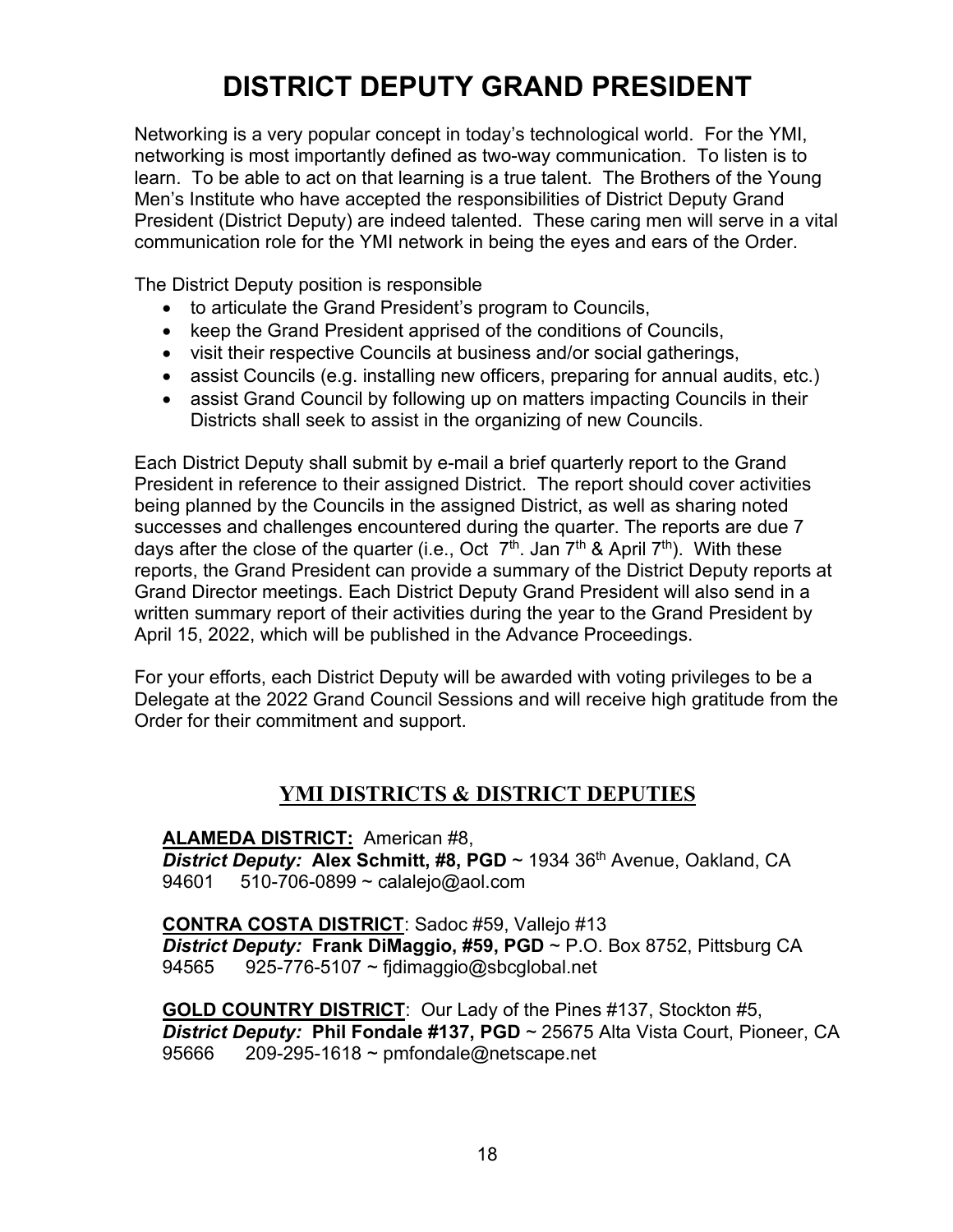**HAWAII DISTRICT**: Francis #573

*District Deputy:* **Clem Gusman, #573** ~ 1595 Lei Lehua St., Hilo, HI 96720 808-895-4498 [clement.gusman@gmail.com](mailto:clement.gusman@gmail.com)

**INDIANA: NORTH DISTRICT**: Gonzaga #612

*District Deputy:* **Scott Vogelgesang, #612** ~ 101 S.W. "J" Street, Richmond, IN 47374 765-966-8449 ~ no e-mail

**INDIANA: SOUTH DISTRICT:** St. Augustine #497 *District Deputy:* **TO BE DETERMINED**

**SAN JOAQUIN DISTRICT**: Tracy #92 *District Deputy:* **TO BE DETERMINED**

**SAN FRANCISCO DISTRICT:** South San Francisco #32, St. John Bosco #613 *District Deputy:* **Cosmo Amato, #613** ~ 405 Lombard Street, San Francisco, CA 94133  $415-392-3560 \sim \text{conomo}(\omega)$ sbcglobal.net

**SANTA CLARA DISTRICT:** San Jose #2 *District Deputy*: **Alex Preciado #2** ~ 1085 Bird Avenue San Jose Ca. 95125  $408-297-0678 \sim$  alex preciado@sbcglobal.net

**SONOMA COUNTY DISTRICT**: Santa Rosa #40, Sebastopol #54 *District Deputy*: **Steve May #900** ~ 2326 Piner Road, Santa Rosa, CA 95403  $\sim$  707-592-8509  $\sim$  stephen55.may@gmail.com

**VALLEY: NORTH DISTRICT:** Holy Rosary #44, St. Christopher #80, *District Deputy***: Steve Ortiz #80, PGP** ~ 2330 Fay Drive, Atwater, CA 95301  $209-358-2286 \sim$  patchboyz@yahool.com

**VALLEY: CENTRAL DISTRICT**: St. Columba #94, Dos Palos #99, Madera #60 *District Deputy***: Gene Espinola #94** ~ 23682 Road 16, Chowchilla, CA 93610 559-363-3313  $\sim$  geneespinola@sbcglobal.net

**VALLEY: SOUTH DISTRICT:** Bakersfield #100 *District Deputy***: TO BE DETERMINED**

#### **DISTRICT/COUNCIL VISITATIONS BY GRAND COUNCIL OFFICERS**

In a true showing of YMI fraternalism, the Grand President, Grand First Vice-President, Grand Second Vice-President and some other Grand Council Officers will be visiting Councils throughout this YMI year. These visits will be coordinated through the office of the District Deputy. The visits will be about listening, asking for suggestions, and offering help. The Grand Council exists to support all Brothers at the Council level. Our goal is to complete these rounds of visitations before March 1,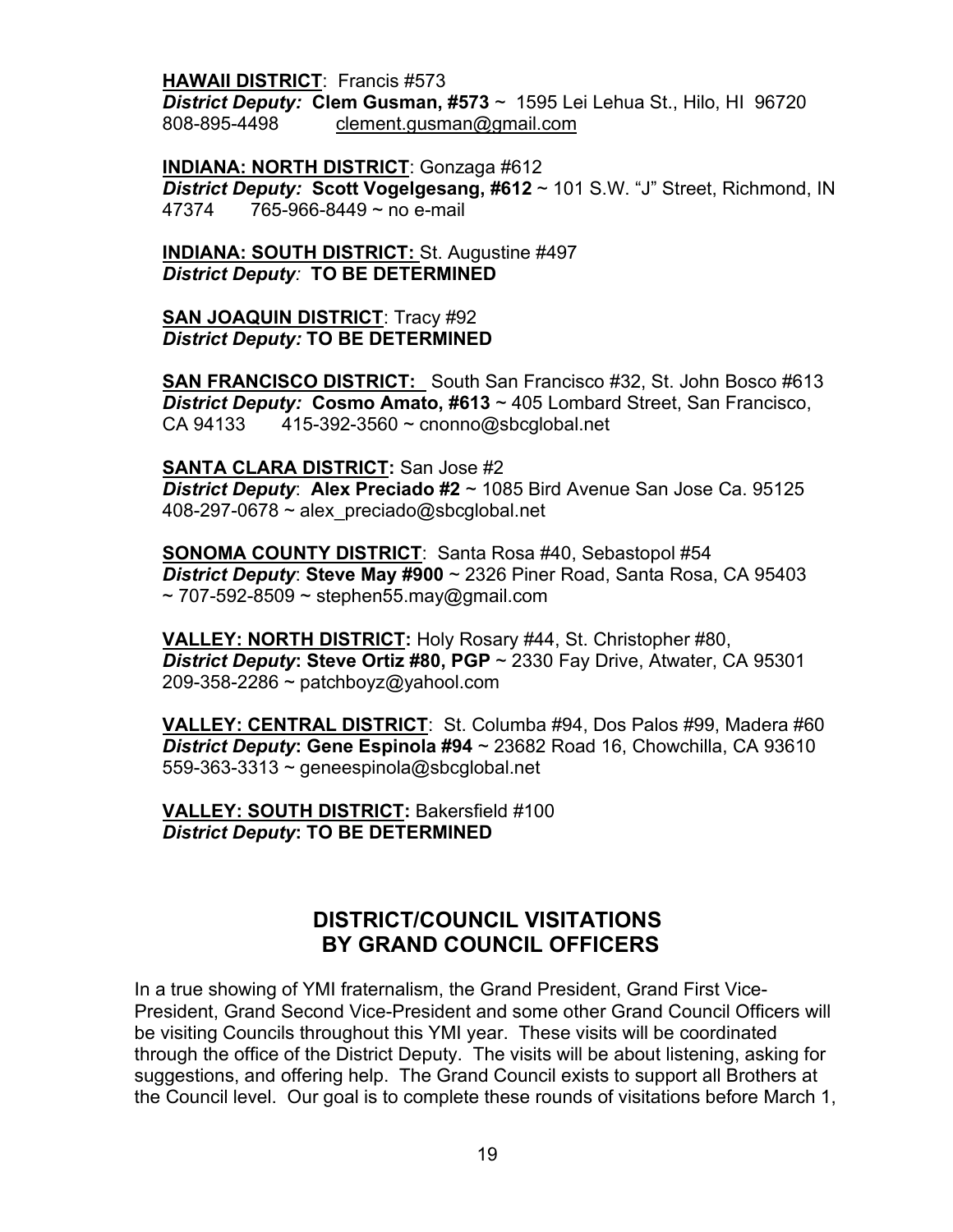2022, giving the Grand Officers the Spring months for follow-up. Each Grand Officer is encouraged to visit as many Councils as possible in an informal manner.

### **COMMUNICATING WITHIN THE YMI**

The Grand Council Office continues to invite all Brothers who have an e-mail address to join our list. Frequent announcements regarding both Council and Grand Council activities will be advertised this year. In order to place your address on the list, please send an e-mail to Brother Tom Fourie at  $ymius@aol.com$  and state that you want to be included.

The list is being structured in such a way that individual Councils will be able to send messages just to their Council members. This service is being offered to increase communication among all Brothers of the YMI and there is no cost to anyone.

The YMI web site [\(www.ymiusa.org\)](http://www.ymiusa.org/) is up and running well. Please take a look and utilize this tool for yourself, your Council, and to have prospective members see what we are about. [www.ymiusa.org](http://www.ymiusa.org/)

### **COMMUNICATING WITH THE GRAND COUNCIL OFFICE**

A reminder to all: please note the following numbers and addresses that are in place for anyone wishing to contact the Grand Council Office.

#### **Mailing Address**

*P. O. Box 281047 San Francisco, CA 94128-1047*

**Telephone** *(650) 588-7762 (local) 1-800-964-9646 (long distance)*

#### **E-Mail**

ymius@aol.com

**Website**  [www.ymiusa.org](http://www.ymiusa.org/)

**Facebook Page** Type "Young Men's Institute" into the Search Box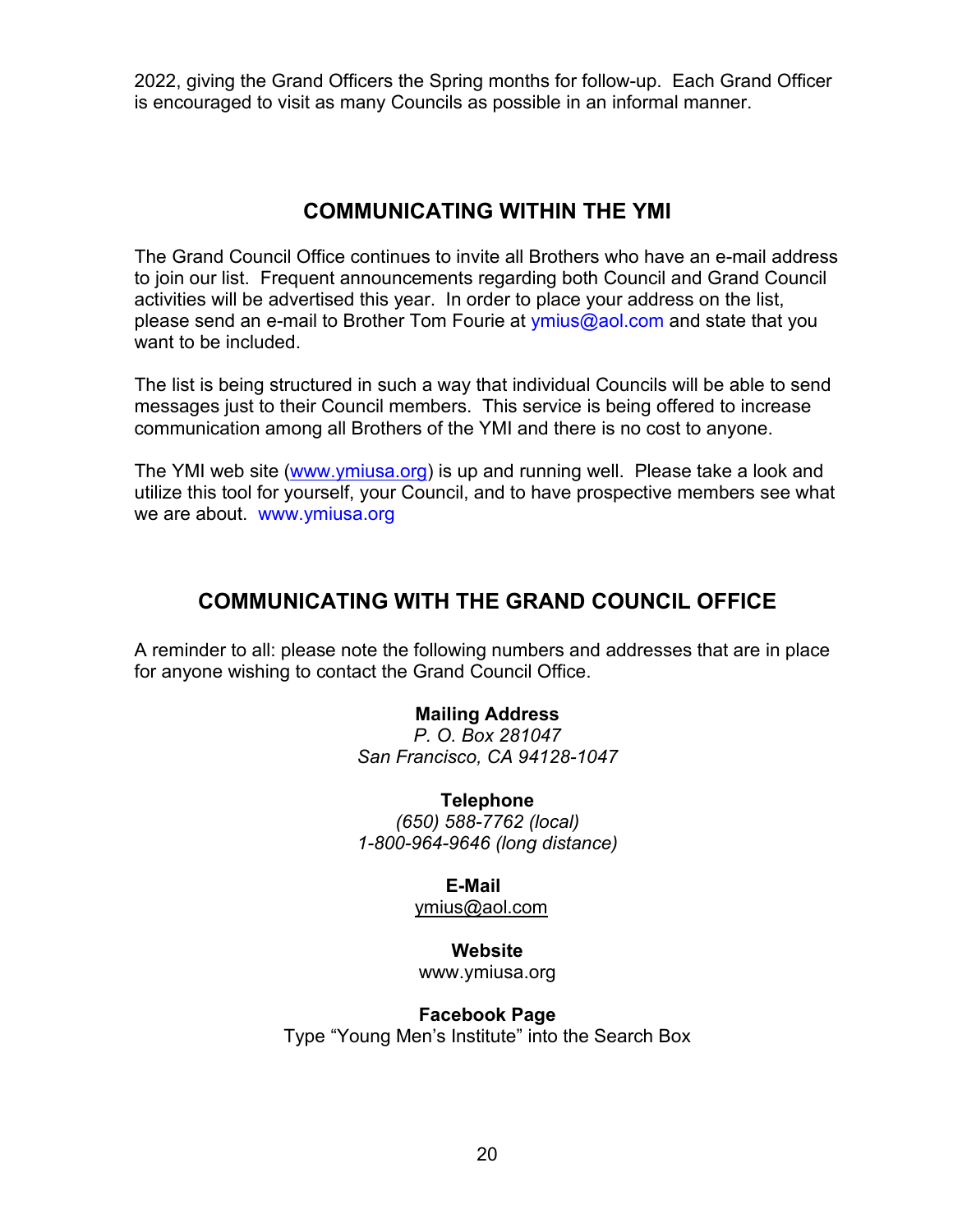#### **PAST PRESIDENTS OF THE YOUNG MEN'S INSTITUTE**

*"Thank you for your past, present and continued commitment to the YMI"*

| Year | Name, Council #, (Wife), Address           | <b>Telephone Number</b> |
|------|--------------------------------------------|-------------------------|
| 1974 | Carl G. Franke, #1 (Elaine)                | 925-831-1989            |
|      | 24 Pescadero Court                         |                         |
|      | Danville, CA 94526                         |                         |
|      |                                            |                         |
| 1977 | James R. Mullen, #573 (Helen)              | 831-920-1899            |
|      | 347 Carmel Avenue Space 5                  |                         |
|      | <b>Marina, CA 93933</b>                    |                         |
|      |                                            |                         |
| 1984 | Salvatore C. Enea, #59<br>315 Jimno Avenue | 925-439-8404            |
|      |                                            |                         |
|      | Pittsburg, CA 94565                        |                         |
| 1993 | Larry J. Silva, #80                        | 209-358-2237            |
|      | 6262 West Moran Avenue                     |                         |
|      | Atwater, CA 95301                          |                         |
|      |                                            |                         |
| 1995 | Clifford C. Smethurst, #32 (Michele)       | 650-355-7465            |
|      | 1210 Park Pacifica Avenue                  |                         |
|      | Pacifica, CA 94044                         |                         |
|      |                                            |                         |
| 2001 | Thomas A. Fourie, #32 (Patricia)           | 650-588-8698            |
|      | 169 La Crosse Avenue                       |                         |
|      | South San Francisco, CA 94080              |                         |
|      |                                            |                         |
| 2004 | Manuel Drumonde, #44 (Celeste)             | 209-632-3049            |
|      | 4530 West Linwood Ave.                     |                         |
|      | Turlock, CA 95480                          |                         |
| 2005 | Phil Oberst #32 (Alice)                    | 650-994-9429            |
|      | 34 Carmel Ave.                             |                         |
|      | Daly City, CA 94015                        |                         |
|      |                                            |                         |
| 2007 | John S. West #8                            | 510-305-1144            |
|      | P. O. Box 2918                             |                         |
|      | Castro Valley, CA 94546                    |                         |
|      |                                            |                         |
| 2008 | Richard Guaraldi #32 (Gloria)              | 415-350-1457            |
|      | 2550 Youngtown Avenue                      |                         |
|      | Henderson, NV 89052                        |                         |
|      |                                            |                         |
| 2009 | Frank DiMaggio #59                         | 925-267-2179            |
|      | 3789 Arlington Circle                      |                         |
|      | Pittsburg, CA 94565                        |                         |
|      |                                            |                         |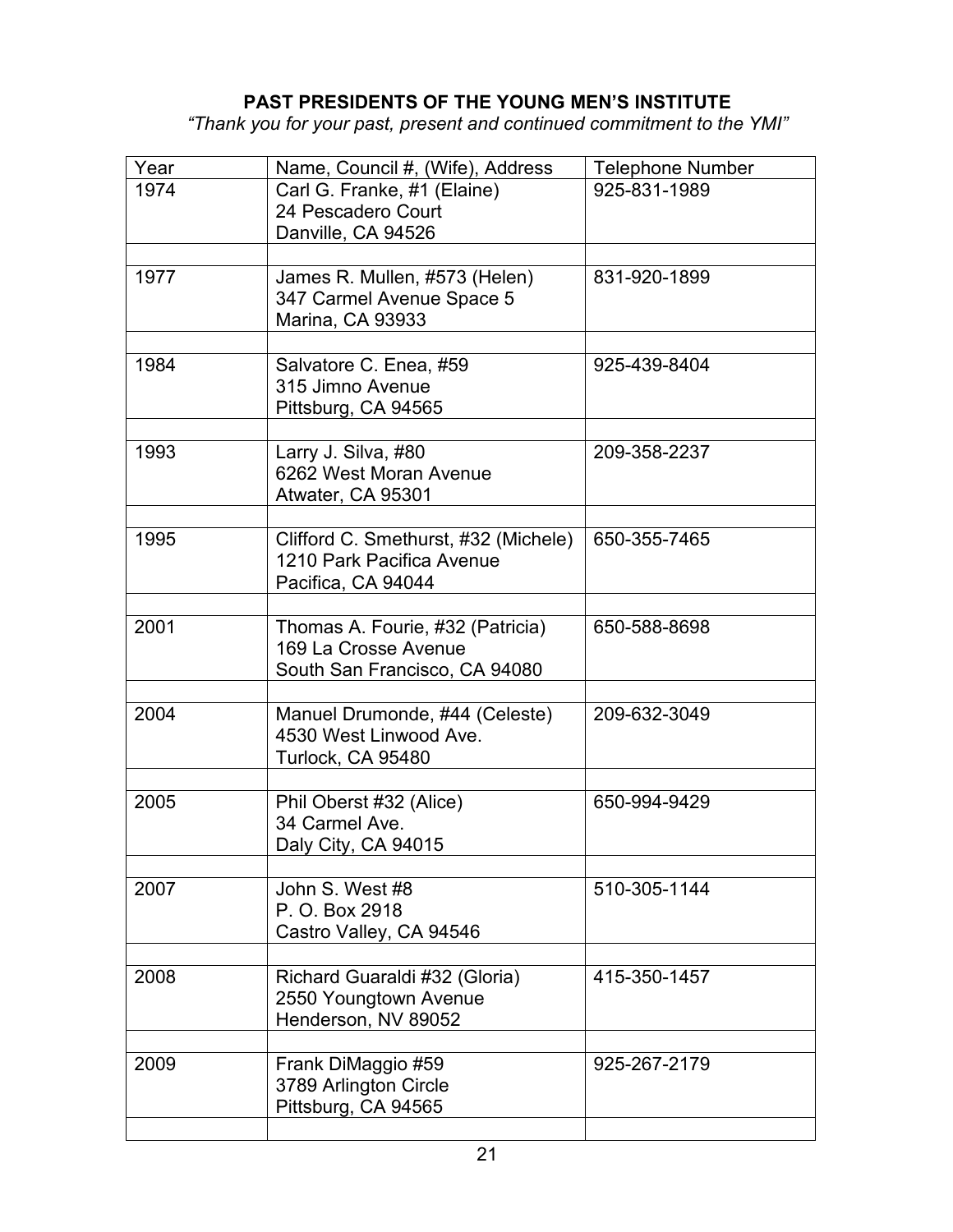| 2010    | Rudy Albritton #80 (Nancy)<br>2460 Rains Court<br>Atwater, CA 95301             | 209-358-4485 |
|---------|---------------------------------------------------------------------------------|--------------|
| 2011    | Bob Bartoli #32 (Nancy)<br>675 Pine Terrace<br>South San Francisco, CA 94080    | 650-871-7878 |
| 2012    | John Musgrove #32 (Mary)<br>14698 Saturn Drive<br>San Leandro, CA 94578         | 510-351-4063 |
| 2013    | Frank Hepburn #2 (Tomie)<br>1053 Fairbrook Court<br>San Jose, CA 95132          | 408-802-2958 |
| 2014    | Joseph Reza #100 (Lorraine)<br>6605 Ambergrove Street<br>Bakersfield, CA 93313  | 661-742-0245 |
| 2015    | Luther Evans #80 (Emily)<br>182 E. Juniper Avenue<br>Atwater, CA 95301          | 209-357-3401 |
| 2016    | George Terry #32 (Kim)<br>416 Magnolia Avenue<br>South San Francisco, CA 94080  | 650-583-6211 |
| 2017    | Michael Dimech (Jeanne)<br>205 Hazelwood Drive<br>South San Francisco, CA 94080 | 650-922-2667 |
| 2018-19 | Mike Nelson (Sylvia)<br>103 Laurel Ave<br>Atwater, CA 95301                     | 209-769-7460 |
| 2020    | Mike Thissen (Toni)<br>655 Elm Ave<br>Gustine CA 95322                          | 209-854-2790 |
| 2021    | Mike Amato (Mara)<br>2600 Fleetwood Dr.<br>San Bruno, CA 94066                  | 650-296-6297 |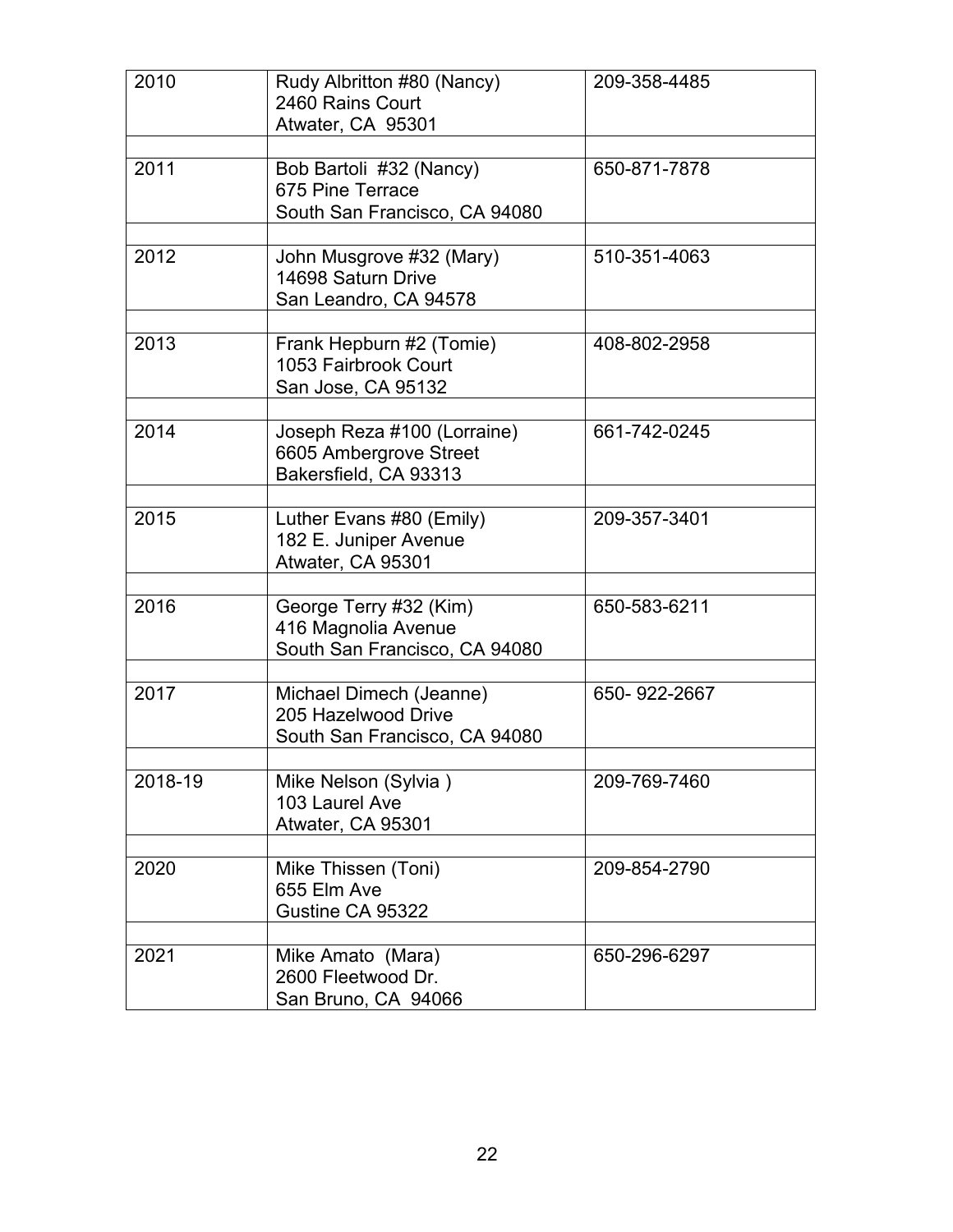

#### **WIVES OF DECEASED PAST GRAND PRESIDENTS**

*"May God bless each of you in a very special way."*

| Name/Address                                                                       | Council/Year                  | Telephone    |
|------------------------------------------------------------------------------------|-------------------------------|--------------|
|                                                                                    |                               |              |
| Mrs. Mary Cannata<br>3100 San Juan Court<br>Antioch, CA 94509                      | Lawrence #26<br>1968-1969     | 925-757-1777 |
|                                                                                    |                               |              |
| Mrs. Addie Baguio<br>P. O. Box 116 (Mail)<br>45 Mariele Drive<br>Fairfax, CA 94930 | Marin #10<br>1976-1977        | 415-459-8669 |
|                                                                                    |                               |              |
| Mrs. Mary McCole<br>2025 Oakmont Way<br>Walnut Creek, CA 94596                     | American #8<br>1987           | 925-941-6356 |
|                                                                                    |                               |              |
| Mrs. Gerry Tackett<br>14590 Bancroft Avenue<br>San Leandro, CA 94578               | San Leandro #49<br>1978-1979  | 510-357-5594 |
|                                                                                    |                               |              |
| Mrs. Angelina Sorci<br>4214 Oakshade Court<br>Pittsburg, CA 94565                  | Sadoc #59<br>1998-1999        | 925-432-2393 |
|                                                                                    |                               |              |
| Mrs. Diane Handlos<br>374 San Benito Way<br>San Francisco, CA 94127                | San Francisco #1<br>2002-2003 | 415-585-4590 |
|                                                                                    |                               |              |
| Mrs. Ora Neal<br>7520 No. Chestnut Avenue<br>Fresno, CA 93720                      | Fresno #78<br>1962-1963       |              |
|                                                                                    |                               |              |
|                                                                                    |                               |              |